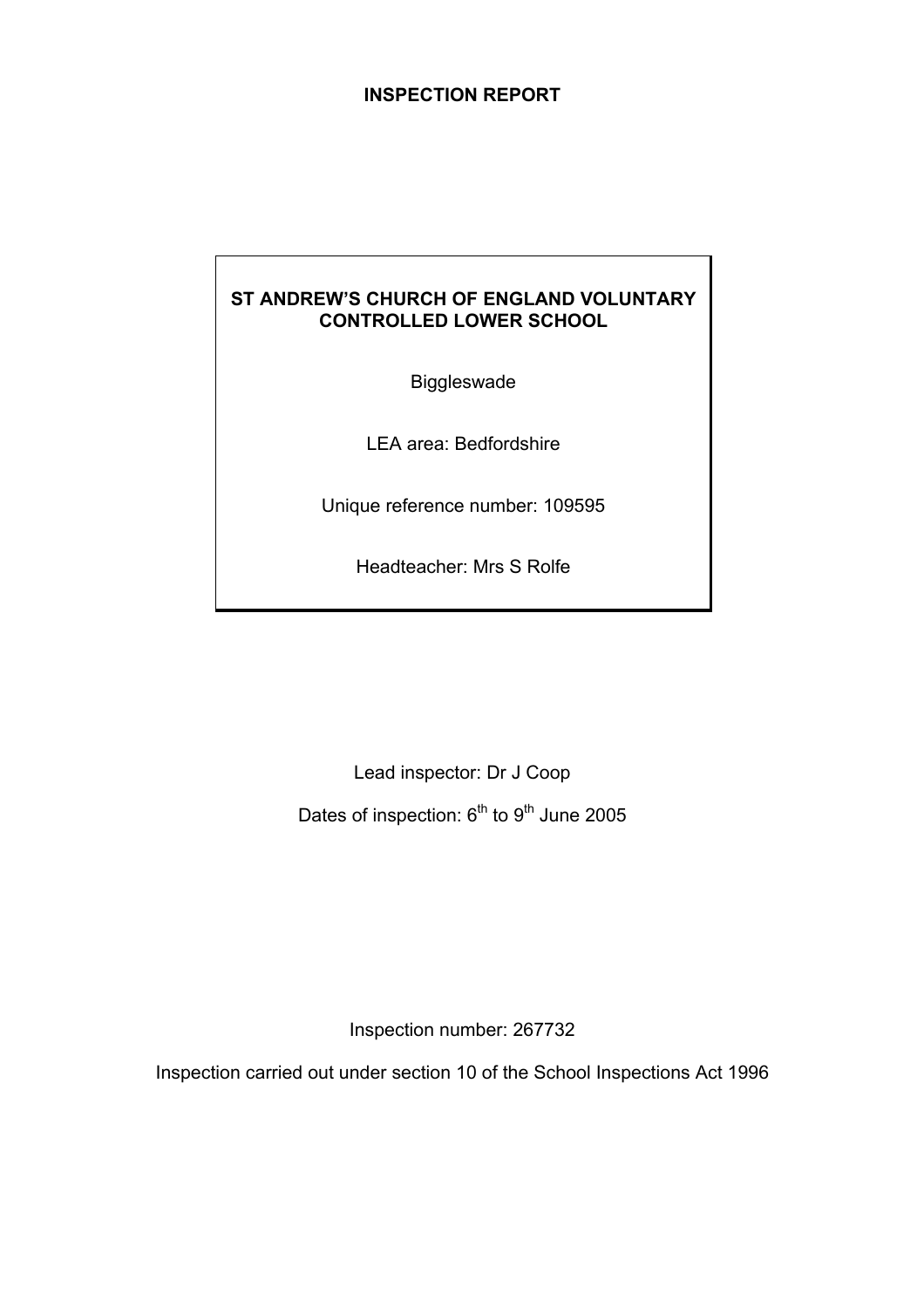#### © Crown copyright 2005

This report may be reproduced in whole or in part for non-commercial educational purposes, provided that all extracts quoted are reproduced verbatim without adaptation and on condition that the source and date thereof are stated.

Further copies of this report are obtainable from the school. Under the School Inspections Act 1996, the school must provide a copy of this report and/or its summary free of charge to certain categories of people. A charge not exceeding the full cost of reproduction may be made for any other copies supplied.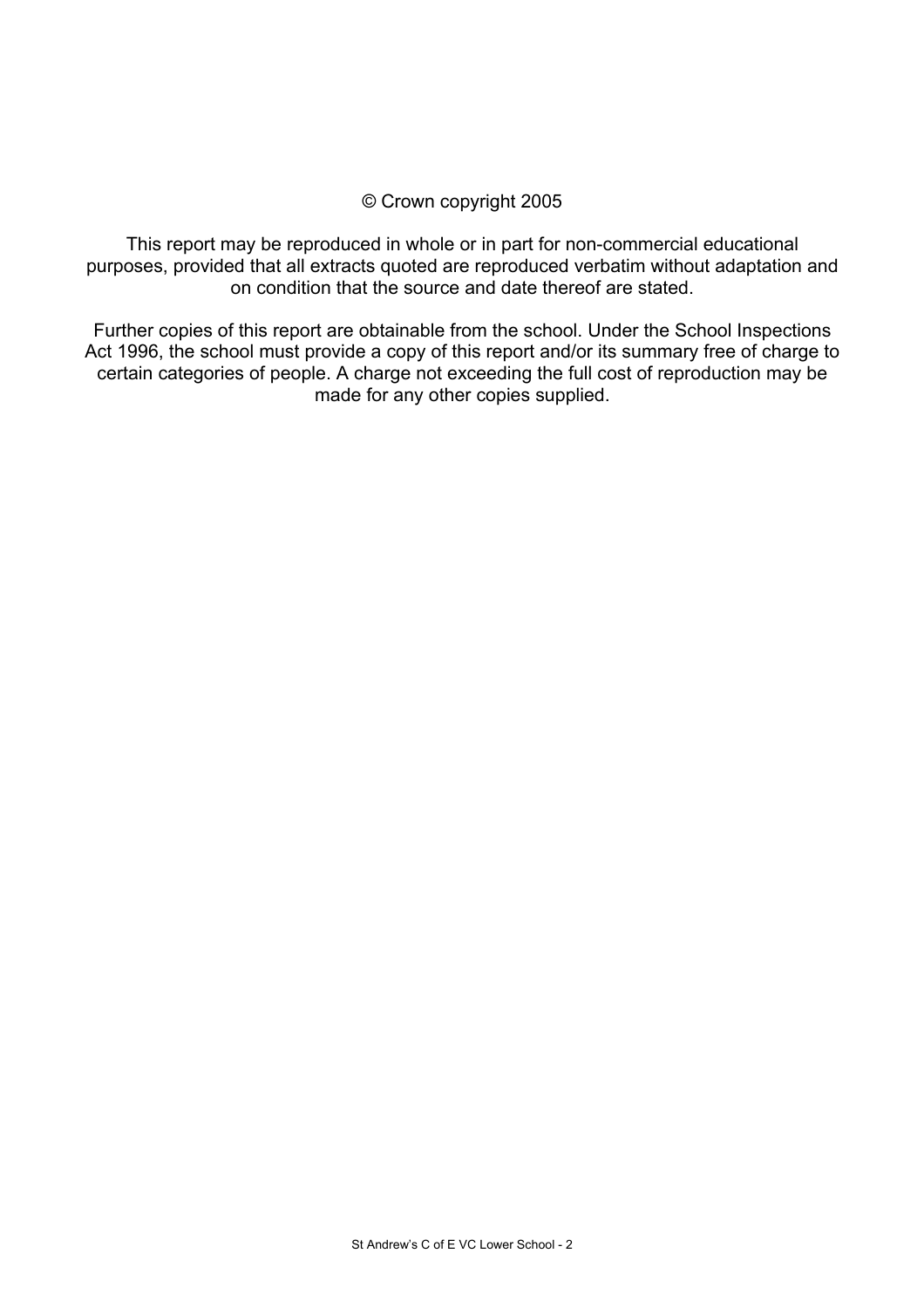# **INFORMATION ABOUT THE SCHOOL**

| Type of school:                   | Primary                     |                                     |  |  |
|-----------------------------------|-----------------------------|-------------------------------------|--|--|
| School category:                  | <b>Voluntary Controlled</b> |                                     |  |  |
| Age range of pupils:              |                             | $3-9$                               |  |  |
| Gender of pupils:                 |                             | Mixed                               |  |  |
| Number on roll:                   |                             | 435                                 |  |  |
| School address:                   |                             | <b>Brunts Lane</b>                  |  |  |
|                                   |                             | <b>Biggleswade</b>                  |  |  |
|                                   |                             | <b>Bedfordshire</b>                 |  |  |
| Postcode:                         |                             | <b>SG180LY</b>                      |  |  |
| Telephone number:                 |                             | 01767 312311                        |  |  |
| Fax number:                       |                             | 01767 600531                        |  |  |
| Appropriate authority:            |                             | Governing body                      |  |  |
| chair<br>Name<br>Ωf<br>governors: | of                          | Mrs S Gledhill                      |  |  |
| Date<br>Ωf<br>inspection:         |                             | previous 28 <sup>th</sup> June 1999 |  |  |

# **CHARACTERISTICS OF THE SCHOOL**

St Andrew's is a larger than average Voluntary Controlled Church of England school that serves the market town of Biggleswade. The school has a twenty-place provision for pupils with speech and communication difficulties. Consequently, pupils come from an area beyond the school's locality. There are 435 pupils on roll between the ages of three and nine. Pupils come from a wide range of socio-economic backgrounds and the proportion of pupils eligible for free school meals is average. The socio-economic circumstances of the school are average. Most of the pupils are of white ethnicity with 5 per cent from minority ethnic groups. One per cent (four) of the pupils are at the early stages of learning English. This proportion is average. There is no significant pupil mobility. As a result of the school's strong emphasis on social and educational inclusion, the profile of the school has changed since the previous inspection. Attainment on entry to the nursery is now below average overall. Due to current admission arrangements, approximately 40 per cent of the children in the nursery transfer directly into Year 1 and do not attend the reception class full time. This arrangement is changing in 2006. The school educates a varying number of children from Traveller families each year, but no pupils were in attendance at the time of the inspection. Sixteen per cent of pupils have special educational needs, which is below the national average, but the proportion in some year groups is well above the national average. Four per cent have a statement of special educational needs, which is well above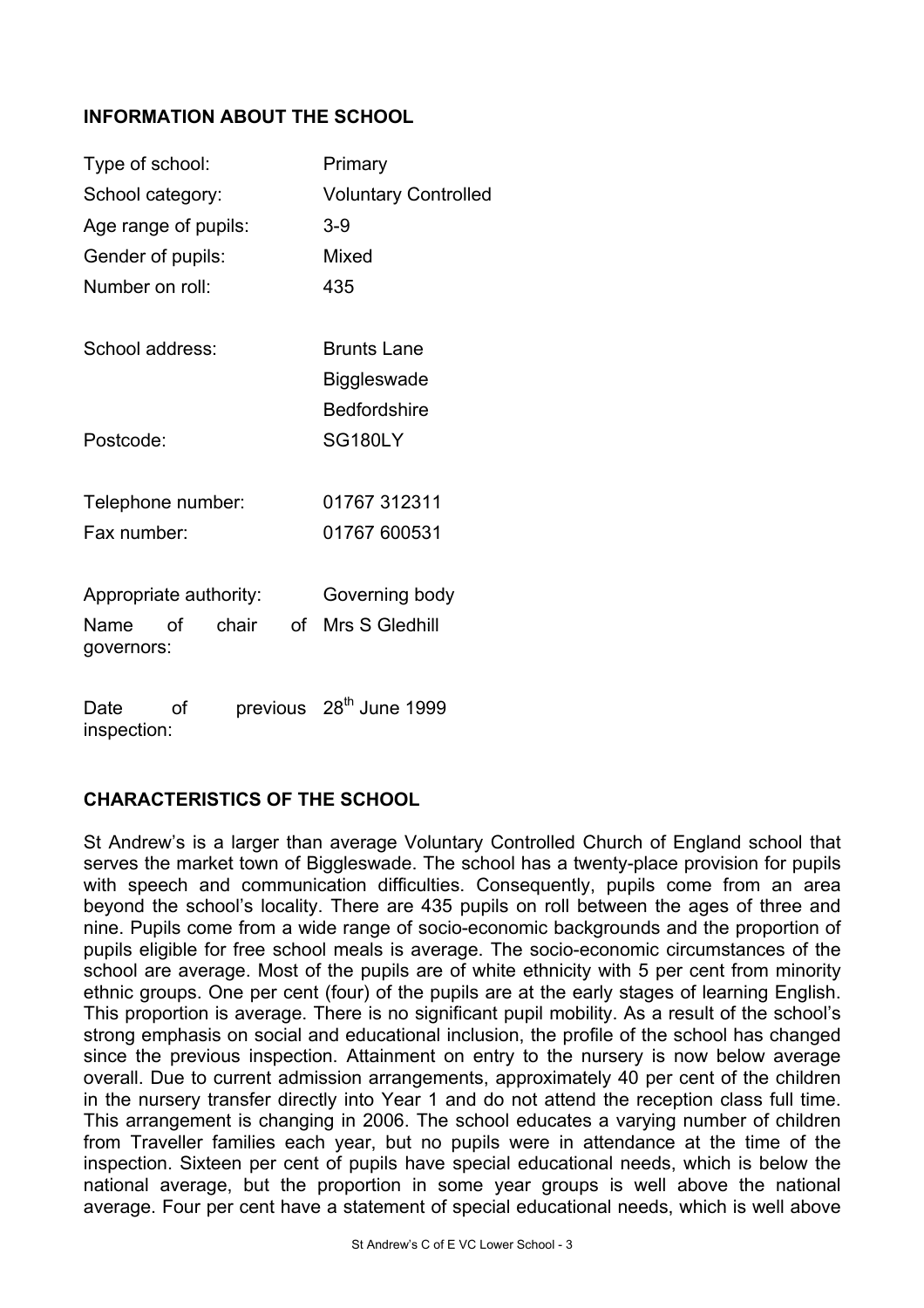the national average. The proportion in some year groups is very high. Special educational needs include social, emotional and behavioural problems, autism and communication difficulties. The school has experienced high staff mobility, due to natural circumstances. The school received a third Healthy School Award in 2005.

| Members of the inspection team |              | <b>Subject responsibilities</b> |                                                          |  |
|--------------------------------|--------------|---------------------------------|----------------------------------------------------------|--|
| 31862                          | Dr J Coop    | Lead inspector                  | <b>Foundation Stage</b>                                  |  |
|                                |              |                                 | <b>Music</b>                                             |  |
|                                |              |                                 | Personal, social, health<br>and<br>citizenship education |  |
| 9614                           | Mrs C Webb   | Lay inspector                   |                                                          |  |
| 10611                          | Mr M James   | Team inspector                  | Science                                                  |  |
|                                |              |                                 | History                                                  |  |
|                                |              |                                 | Physical education                                       |  |
|                                |              |                                 | Art and design                                           |  |
|                                |              |                                 |                                                          |  |
| 22657                          | Mr M Madeley | Team inspector                  | <b>Mathematics</b>                                       |  |
|                                |              |                                 | Information and communication<br>technology              |  |
|                                |              |                                 | Design and technology                                    |  |
| 29688                          | Mr M Brammer | Team inspector                  | English                                                  |  |
|                                |              |                                 | Religious education                                      |  |
|                                |              |                                 | Geography                                                |  |

# **INFORMATION ABOUT THE INSPECTION TEAM**

The inspection contractor was:

 ALTECQ Inspection Ltd 102 Bath Road Cheltenham **Gloucestershire** GL53 7JX

Any concerns or complaints about the inspection or the report should be made initially to the inspection contractor. The procedures are set out in the leaflet *'Complaining about Ofsted Inspections'*, which is available from Ofsted Publications Centre (telephone 07002 637833) or Ofsted's website (www.ofsted.gov.uk).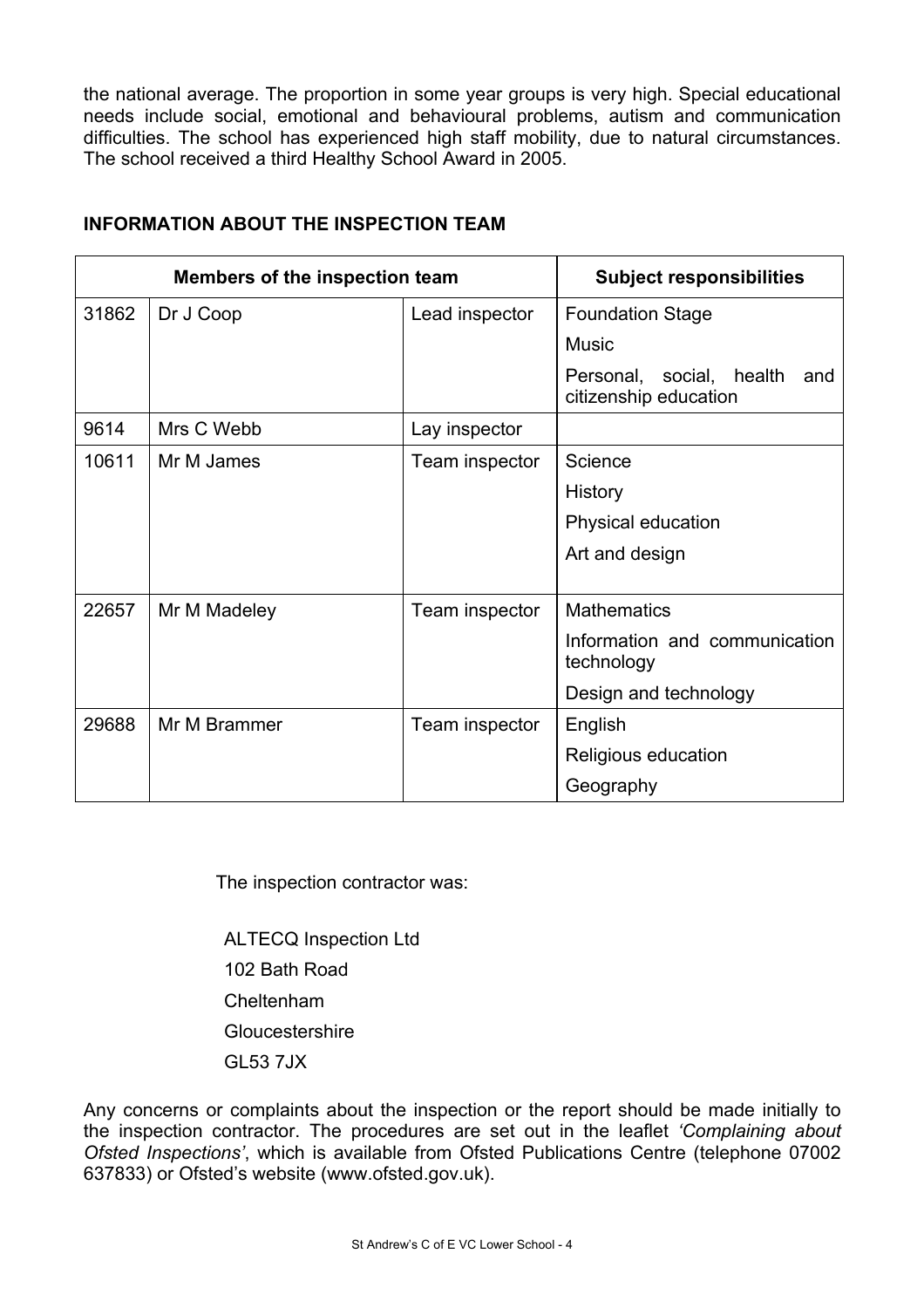# **REPORT CONTENTS**

|                                                                              | Page |
|------------------------------------------------------------------------------|------|
| <b>PART A: SUMMARY OF THE REPORT</b>                                         | 6    |
| PART B: COMMENTARY ON THE MAIN INSPECTION FINDINGS                           |      |
| <b>STANDARDS ACHIEVED BY PUPILS</b>                                          | 8    |
| Standards achieved in areas of learning, subjects and courses                |      |
| Pupils' attitudes, values and other personal qualities                       |      |
| <b>QUALITY OF EDUCATION PROVIDED BY THE SCHOOL</b>                           | 11   |
| Teaching and learning                                                        |      |
| The curriculum                                                               |      |
| Care, guidance and support                                                   |      |
| Partnership with parents, other schools and the community                    |      |
| <b>LEADERSHIP AND MANAGEMENT</b>                                             | 16   |
|                                                                              |      |
| PART C: THE QUALITY OF EDUCATION IN AREAS OF LEARNING AND<br><b>SUBJECTS</b> | 18   |
| AREAS OF LEARNING IN THE FOUNDATION STAGE                                    |      |
|                                                                              |      |

**SUBJECTS IN KEY STAGES 1 AND 2** 

#### **PART D: SUMMARY OF THE MAIN INSPECTION JUDGEMENTS 29**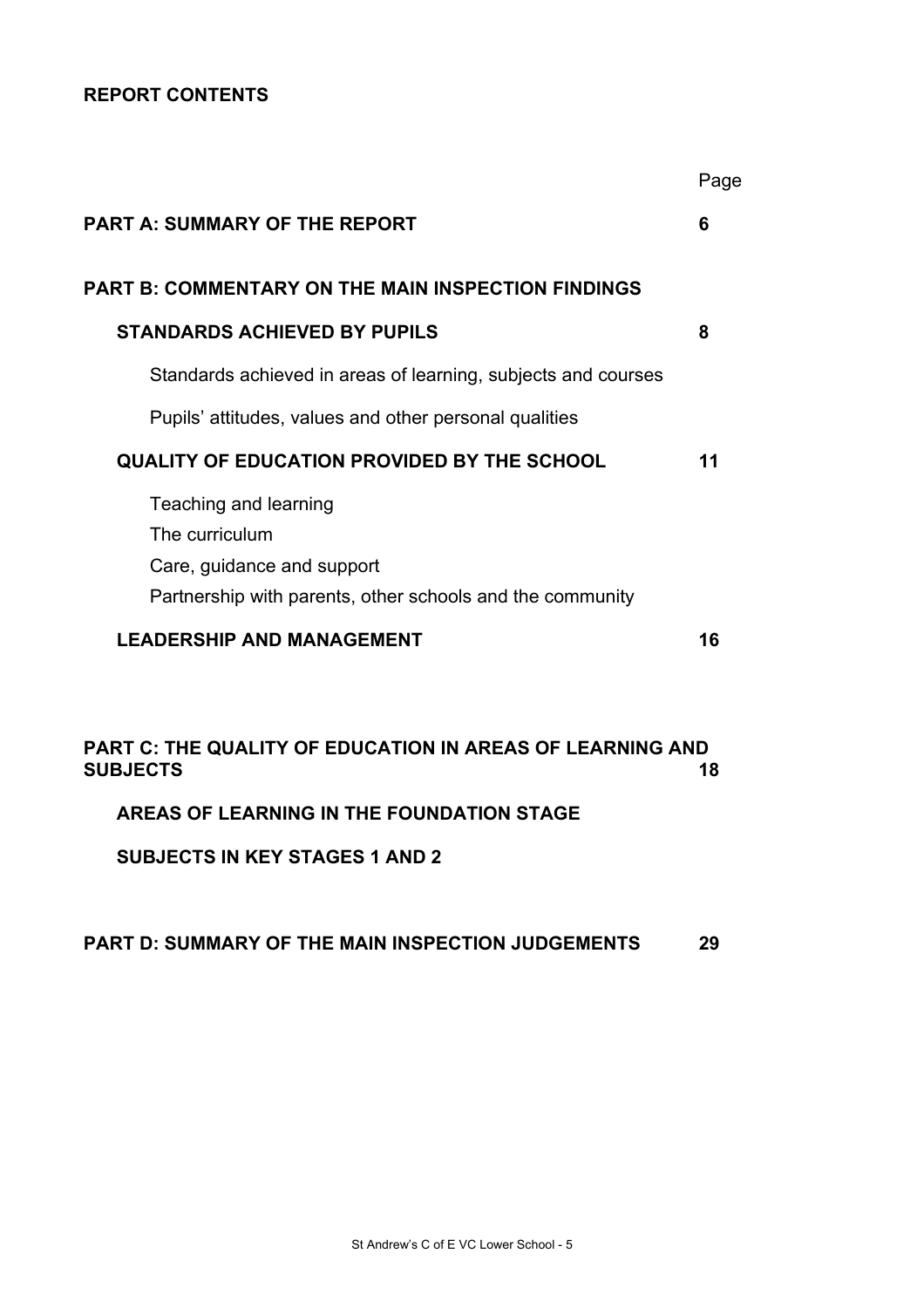# **PART A: SUMMARY OF THE REPORT**

# **OVERALL EVALUATION**

This is a **satisfactory** and improving school with some good features. Good attitudes to learning are nurtured within a very supportive family atmosphere. All staff and governors work well together and have a clear view of the way forward. They share a commitment to further improvement. The school provides **satisfactory value for money.**

The school's main strengths and weaknesses are:

- Standards in physical education are above average across the school and pupils achieve well in reading and mathematics by the end of Year 2.
- Pupils' attainment in writing is below average and boys in particular do not enjoy the subject.
- Although the headteacher is well supported by the deputy headteacher, staff and governors, the roles of subject and year group leaders are not fully developed.
- Although the quality of teaching and learning is often good, it is not consistent across the school.
- Opportunities for pupils to use and apply their literacy, numeracy and information and communication technology (ICT) skills in other subjects are not fully developed.
- Pupils are happy in school, behave well and are very caring of all pupils, but especially those with special educational needs.
- The school cares for its pupils well and provides very good pastoral support and guidance.
- The school has established very good links with parents, the community, outside agencies and other schools that benefit the pupils greatly.
- The school provides a good range of additional activities that enhance pupils' enjoyment of learning.

The school has made **satisfactory** improvement since the last inspection. All issues identified in the last report have been addressed, but staff changes have slowed the school's overall improvement. The governors now have a much greater influence on the school's development. Assessment and monitoring procedures have improved so that the school is better placed to make further improvements.

| <b>Results in National</b>                               |      | similar schools |      |      |
|----------------------------------------------------------|------|-----------------|------|------|
| Curriculum tests at the end<br>of Year 2, compared with: | 2002 | 2003            | 2004 | 2004 |
| reading                                                  |      | В               |      |      |
| writing                                                  |      |                 |      |      |
| mathematics                                              |      |                 |      |      |

#### **STANDARDS ACHIEVED**

*Key: A - well above average; B - above average; C - average; D - below average; E - well below average Similar schools are those with similar percentages of pupils eligible for free school meals* 

Pupils' achievements are **satisfactory** overall. Children make good progress in the nursery and reception classes but, due to current admission arrangements which limit the time available for full-time reception education, overall the children will not quite reach the expected goals. The exception is their personal, social and emotional development where they are in line to reach expected standards. In the 2004 national tests at the end of Year 2, standards were in line with the national average and similar schools in reading and writing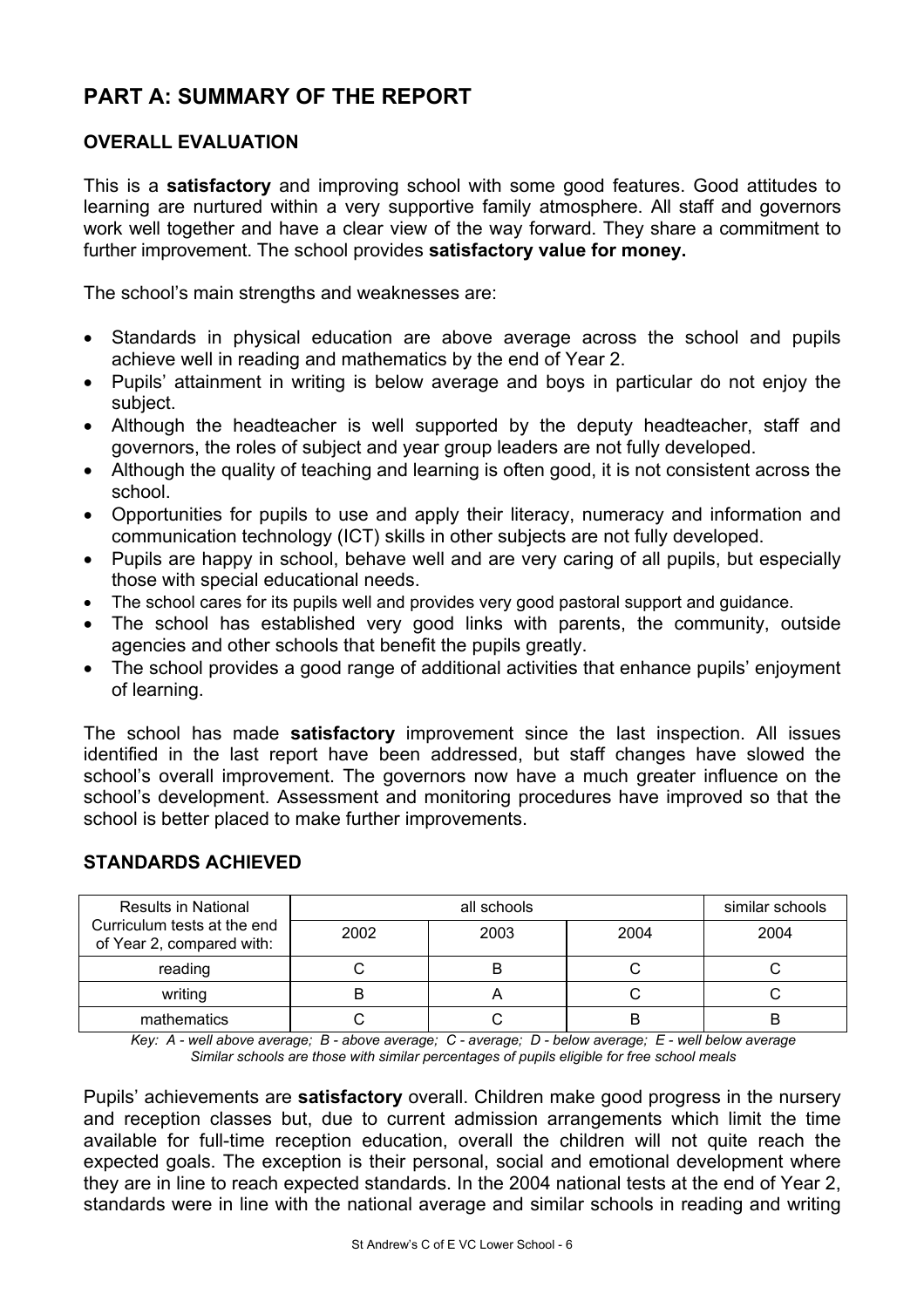and above the national average and similar schools in mathematics. Current standards are in line with the national average in reading, mathematics and science, but below average in writing. At the end of Year 4 standards are in line with the national average in reading, mathematics and science, but below the national average in writing. Older boys in particular do not do as well as the girls in writing because they generally lack interest in this subject. In some year groups a very high proportion of pupils with a statement of special educational needs impacts on overall standards attained. Pupils with special educational needs and the few pupils new to speaking English make the same progress as other pupils in all subjects. Standards in religious education are in line with those expected in the locally agreed syllabus. Standards in ICT are average and standards in physical education are above average.

Pupils' personal qualities, including their spiritual, moral, social and cultural development, are **good** overall. Pupils have good attitudes to learning and generally behave well. Boys are increasingly motivated to learn, especially when teaching is interesting. Pupils are very caring of pupils with complex learning needs. Pupils enjoy coming to school; their attendance is satisfactory.

# **QUALITY OF EDUCATION**

The quality of education provided by the school is **satisfactory. The quality of teaching is satisfactory** overall. Teaching has improved and is consistently good in the Foundation Stage. Children enjoy the interesting activities that are provided for them and learn well. Teaching in literacy and numeracy in Years 1 and 2 is good. Consequently, pupils in these subjects make more rapid progress. Teaching is often good in other subjects and year groups, but it is not consistent. This influences the overall progress that pupils make. In all classes, pupils with special educational needs and those who attend the specialist language provision are supported well by experienced and well qualified assistants and specialist nursery nurses who make a valuable contribution to learning for these pupils. Overall, there are good assessment procedures which are used to adjust planning where necessary, but the quality of marking is inconsistent.

The school provides a satisfactory curriculum that is enhanced by a good range of additional activities. Opportunities for pupils to use and apply their key skills, particularly writing, in other subjects are not yet fully established so as to make learning more meaningful and relevant. The curriculum in the Foundation Stage is good and staff provide a wealth of interesting activities. The care of pupils is good. The school is sensitive to the needs of each individual and provides very good personal advice and support. Partnership with parents is very good and has much improved. There are very good links with the community and other schools.

# **LEADERSHIP AND MANAGEMENT**

**The leadership and management of the school are satisfactory overall.** The leadership of the headteacher is satisfactory. Supported well by the deputy headteacher, she has overcome difficulties related to staff mobility. She has developed a good team spirit amongst everyone who works in the school. There is a good awareness of the school's strengths and weaknesses and how to move forward. The leadership team work well together and are fully supportive of the lead which the headteacher gives. The role of subject and year group leaders is developing, but still needs improvement in terms of monitoring and developing teaching and learning. Governance is good. The governing body is supportive and well informed. Governors fulfil all their statutory duties well.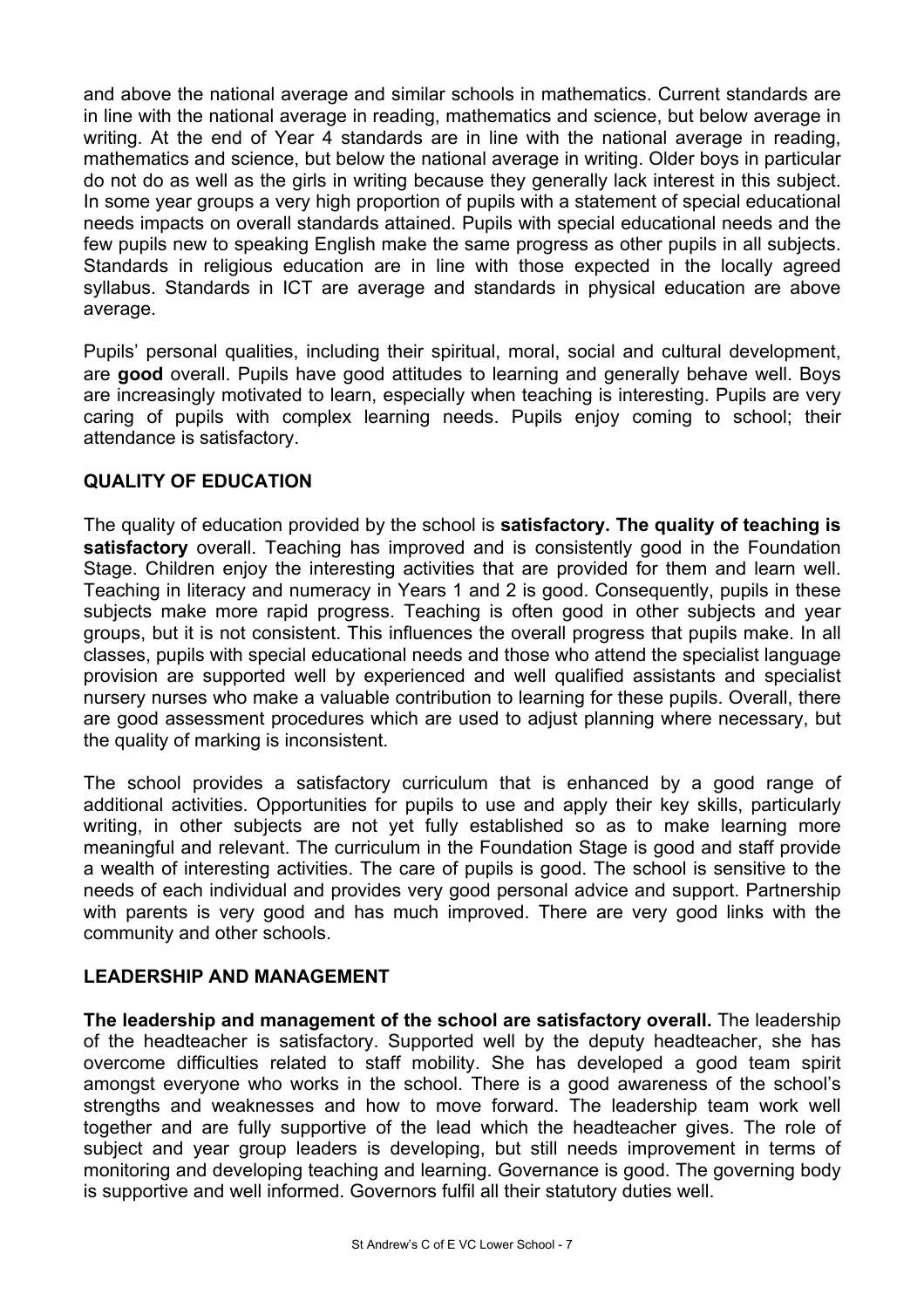# **PARENTS' AND PUPILS' VIEWS OF THE SCHOOL**

Parents are happy and supportive of the school. They appreciate the caring, family atmosphere. Pupils are equally happy with the school and like the recent improvements to the curriculum.

#### **IMPROVEMENTS NEEDED**

The most important things the school should do to improve are:

- raise standards in writing, particularly ensuring all pupils enjoy learning;
- strengthen the roles of subject and year leaders so they have more influence in ensuring that the quality of teaching and learning is consistently good in their subjects and year groups;
- provide more planned opportunities for pupils to use and apply their literacy, numeracy and ICT skills in other subjects to help raise standards further.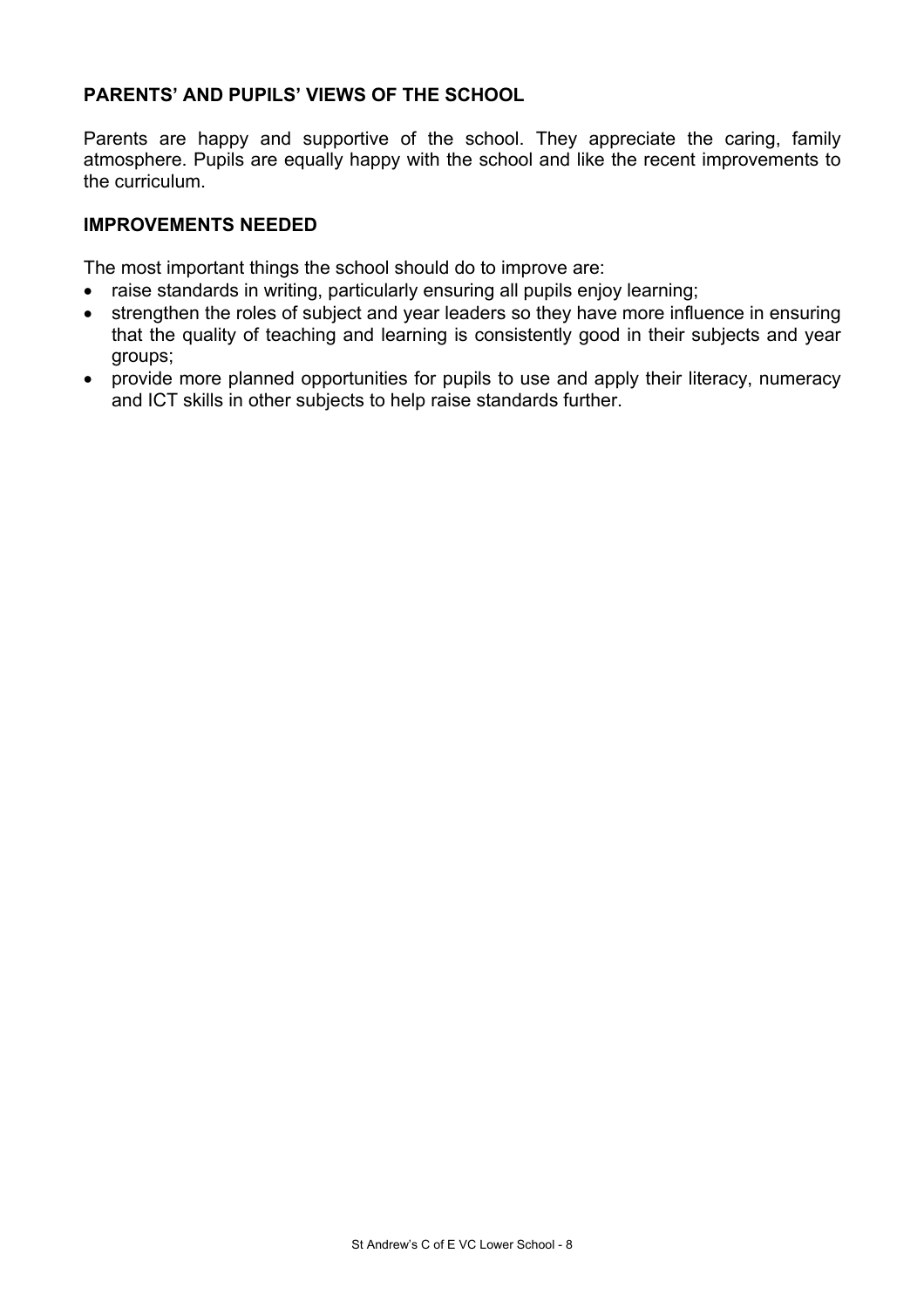# **PART B: COMMENTARY ON THE INSPECTION FINDINGS**

# **STANDARDS ACHIEVED BY PUPILS**

#### **Standards achieved in areas of learning and subjects**

Achievement is **satisfactory** overall. Children in the Foundation Stage achieve well. Standards in mathematics, science and reading are average by the end of Year 2 and Year 4. Standards are below average in writing.

#### **Main strengths and weaknesses**

- Children in the Foundation Stage are making consistently good progress and achieve well.
- Pupils achieve well in reading and mathematics at the end of Year 2.
- Standards in writing are not high enough and older boys do not learn as well as girls.
- Standards in physical education are above average.
- There is the potential for standards achieved to be higher, but opportunities for pupils to use their key skills are not consistently developed.

# **Commentary**

1. Assessment data shows that the attainment of children when they start in the nursery is below average in all six areas of learning. A wide range of interesting activities is provided that supports learning well. However, whilst all children in the Foundation Stage, including those new to speaking English and those with special educational needs or more complex learning needs, make good progress and achieve well, evidence shows that the overall attainment of children when they start in Year 1 directly equates to the amount of time spent in full-time education. Although, staff in the nursery work hard to challenge the part-time reception age children, who blossom in this highly supportive and effective learning environment, by the time they start in Year 1, overall the reception children will not quite reach the expected goals for children of this age in all areas of learning, the exception being in their personal, social and emotional development where, because of very effective support, they are on course to reach the expected goals.

| Standards in: | School results | National results |
|---------------|----------------|------------------|
| reading       | 15.7 (16.4)    | 15.8(15.7)       |
| writing       | 15.1(16.0)     | 14.6 (14.6)      |
| mathematics   | 17.2 (16.8)    | 16.2(16.3)       |

#### *Standards in national tests at the end of Year 2 – average point scores in 2004*

*There were 102 pupils in the year group. Figures in brackets are for the previous year* 

2. In the 2004 national tests, results were average in reading and writing and above average in mathematics. Standards were better than schools with similar socioeconomic circumstances in mathematics and in line with similar schools in reading and writing. Results from the teacher assessments in science were in line with the national average. In this school the proportion of pupils with statements of special educational needs can vary considerably each year and in some years can be very high.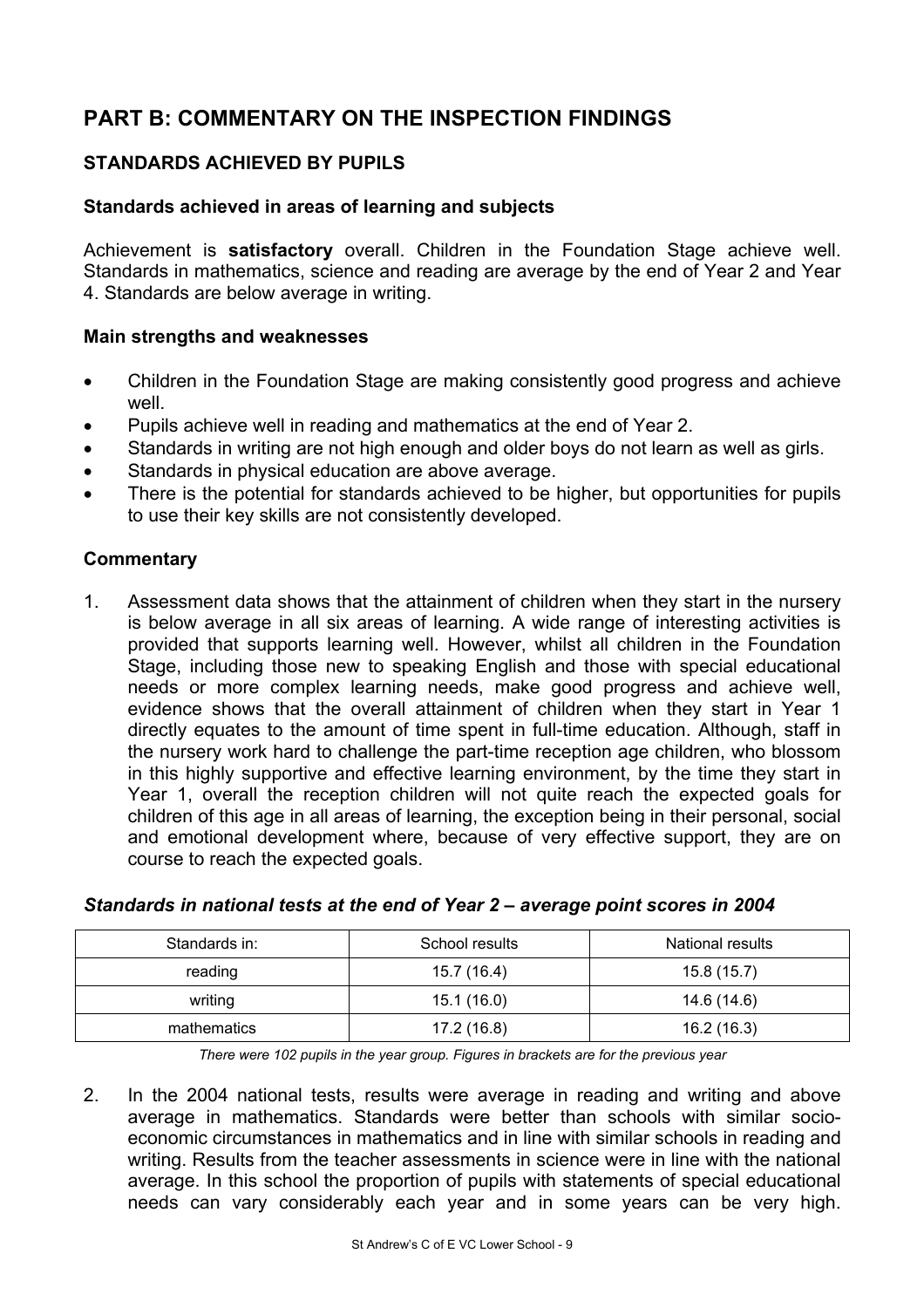Nevertheless, the school has kept up with the national trend. In mathematics standards have been rising steadily because this has been a focus in the school.

- 3. Current standards are average in speaking and listening, reading, mathematics and science. Standards in writing are below average. Evidence shows that pupils have made good progress in speaking and listening, reading and mathematics and are achieving well in relation to their capabilities when they started in Year 1. Pupils have made satisfactory progress in writing and science. Taking the past three years together, there has been a marked difference between the performance of girls and boys in writing. Girls have achieved much better than boys in the school. The school is aware of this difference and has worked hard to close the gap. Evidence shows that in Year 2 this has borne fruit; boys are more engaged in lessons so the gap is closing. Inspection evidence shows that boys achieve as well as girls in lessons.
- 4. Standards at the end of Year 4 in speaking and listening, reading, mathematics and science are average. Pupils have made satisfactory progress in relation to their capabilities. In this year group, evidence shows that there is a well above average proportion of pupils with special educational needs and nearly 6 per cent of pupils have statements of special educational needs, which is very high in relation to the national average. This influences overall standards attained.
- 5. At the end of Year 4, standards in writing are below average and pupils' achievements are unsatisfactory. Despite the positive picture of improving boys' performance in Year 2, in Years 3 and 4 many boys do not seem as eager to learn as girls, particularly in the writing aspect of literacy lessons. The school is working hard to motivate the boys and in some classes teachers are adept at spurring the boys on, but some teachers find it more difficult to grab the boys' interest. Many boys state that they find writing 'boring'. In addition, there are missed opportunities for pupils to write at length and in a range of styles in other subjects. This means that pupils do not write as much as they could. These two factors have a direct impact on overall writing standards achieved.
- 6. Standards in physical education are above average across the school. Pupils make good progress and achieve well. This is a result of increased time and better teaching which reflect part of the school's strategy to motivate boys and also encourage healthy lifestyles. Standards in ICT are average and standards in religious education are in line with those expected in the locally agreed syllabus. Evidence indicates that standards in all other subjects are average. Although progress and achievement are satisfactory in these subjects, opportunities are not consistently used to make meaningful links between subjects. As a result, opportunities for pupils to use and apply their numeracy and ICT skills are not consistently developed to help pupils improve these skills in more interesting ways. This factor also impacts on overall standards attained.
- 7. Pupils with special educational needs and those who attend the language provision part time are well supported by skilled teaching assistants and well qualified specialist nursery nurses, as a consequence they achieve as well as their friends in lessons.

#### **Pupils' attitudes, values and other personal qualities**

Pupils' behaviour and their attitudes to learning are **good**. Their spiritual, moral, social and cultural development is **good** overall.

#### **Main strengths and weaknesses**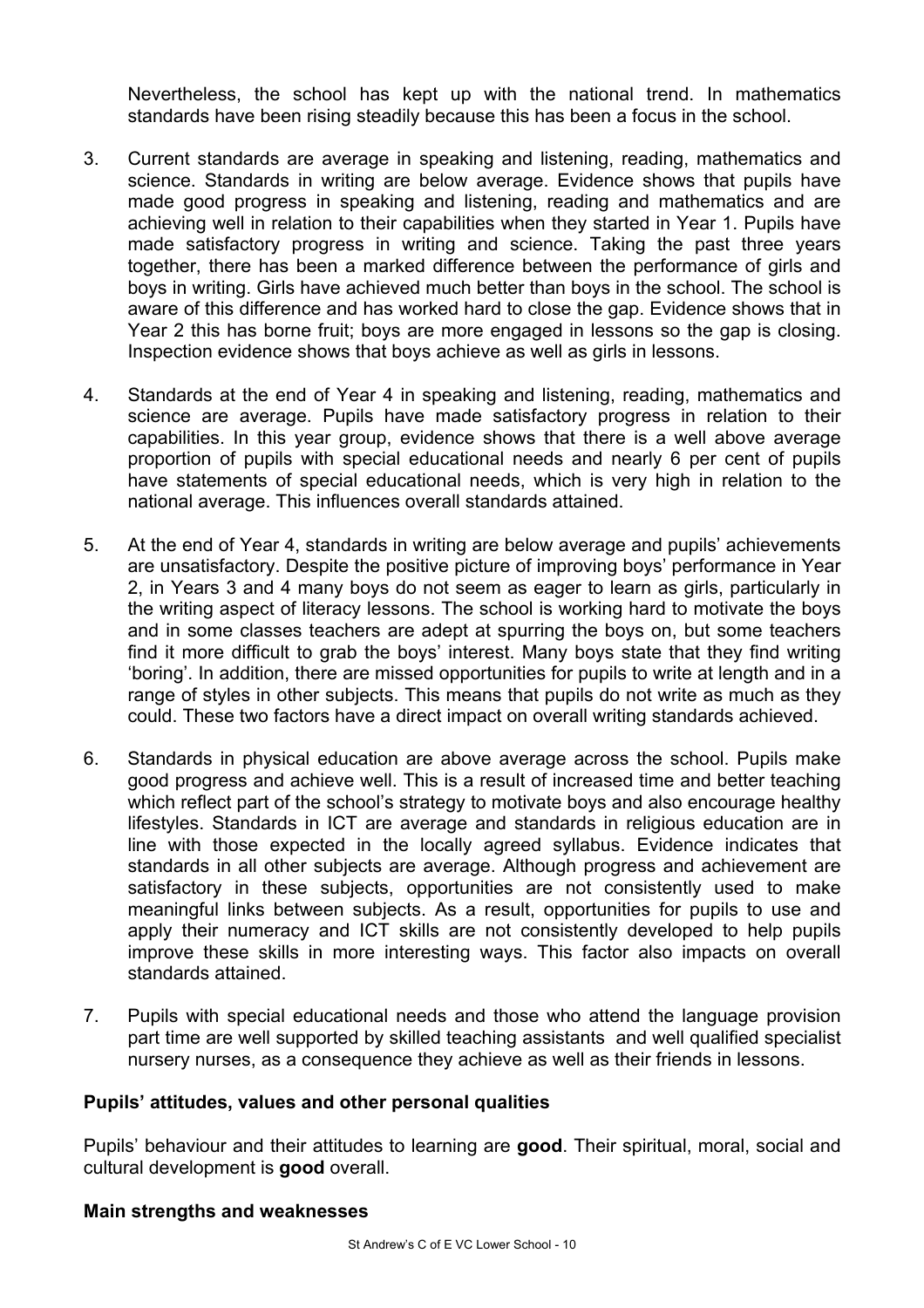- Procedures to monitor and promote attendance are very good.
- Behaviour management strategies are not always used consistently so some older boys can be restless in lessons.
- Pupils are enthusiastic about having additional responsibilities.
- Pupils' knowledge of different cultures is not fully developed.

#### **Commentary**

- 8. Pupils like their school and the majority arrive in good time in the mornings. Their attendance is satisfactory, monitored very well and robust action taken when necessary. The education welfare officer makes random punctuality checks and is involved with the few families where children's attendance is causing concern. As a result, the levels of attendance have improved.
- 9. Behaviour and attitudes are good overall throughout the school and, although play is often exuberant and can appear to be 'no holds barred', it is friendly and no bullying was observed. Pupils state they are happy in school and feel safe. However, not all teachers are confident in their management of behaviour, especially of older boys. As a result, concentration can 'dip' in parts of lessons and progress is impeded. Pupils decide their own class rules, rewards and consequences and believe that fair sanctions are imposed if they misbehave. 'Fun Fridays', a recent innovation, are very popular. Because of the school's insight and knowledge of pupils with problems and the very good use of local agencies to support them, there has been only one permanent and three fixed term exclusions in the past year, all of the same pupil.
- 10. As a result of the Christian, caring ethos, positive moral values are quickly developed and the school is a friendly and sociable society in which all are included in activities. Relationships amongst pupils are good. They relish opportunities to take responsibility and carry out tasks conscientiously and well. 'Helping Hands' really do help! Pupils' personal, moral and social development is good and well promoted. In one Year 2 class, this good provision resulted in mature discussion of feeling 'left out' and how to help.
- 11. Pupils' knowledge of their own traditions and cultures is good and pupils are interested in learning more about other cultures and faith groups, which currently is satisfactory. Music, art and other lessons make a good contribution and visits, in addition to the wide range of visitors, enrich their cultural development well. Pupils' spiritual development is now good, an improvement since 1999. All listen attentively in assemblies as the current value, 'tolerance', is explained and exemplified through Christian example. Reflection is evident at these times and when pupils sit in the 'Willow Tunnels', while tadpoles and small frogs provide endless fascination for younger children as they ponder on the changes. As yet, opportunities for spiritual, moral, social and cultural development are not planned for in lessons, but staff and governors have benefited from training on spirituality throughout the curriculum earlier this year, which is beginning to make a positive impact.

#### **Attendance**

#### *Attendance in the latest complete reporting year (%)*

Authorised absence Unauthorised absence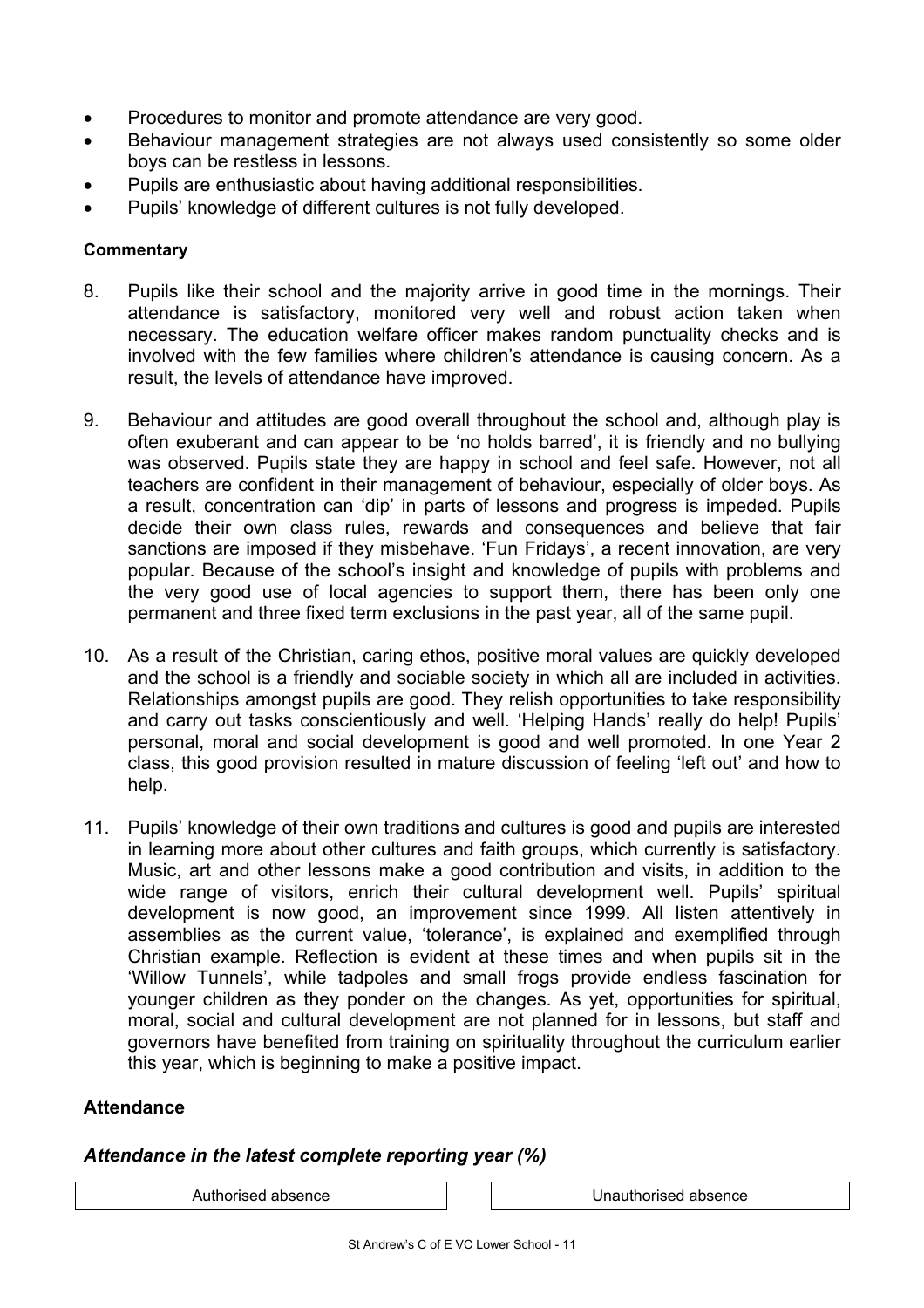| School data   | ⊤. J | School data   | . . ب |
|---------------|------|---------------|-------|
| National data | ບ. ເ | National data | ∪.−   |

*The table gives the percentage of half days (sessions) missed through absence for the latest complete reporting year.*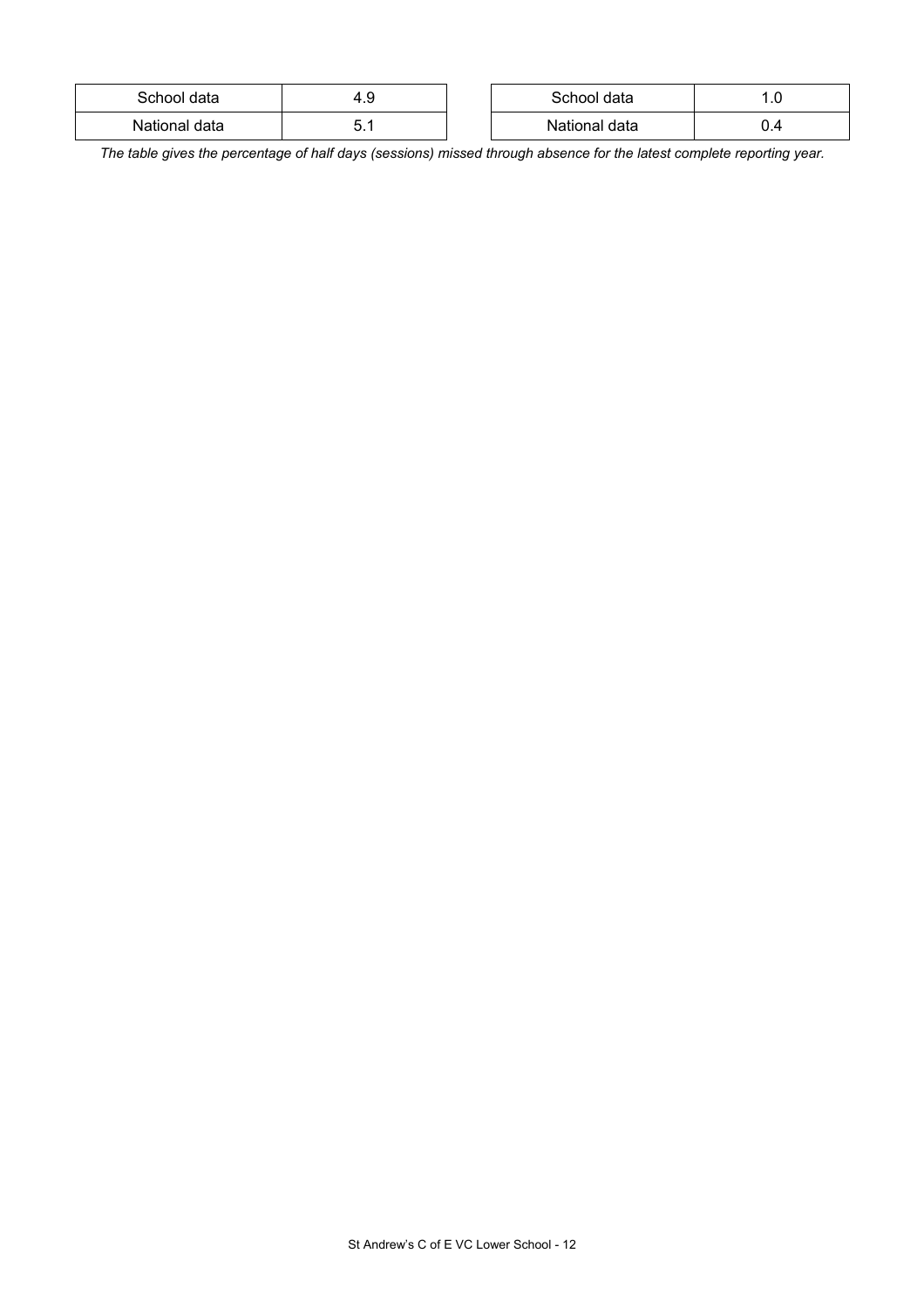# **Exclusions**

#### **Ethnic background of pupils Exclusions in the last school year**

| <b>Categories used in the Annual School Census</b> | No of pupils<br>on roll | Number of<br>fixed period<br>exclusions | Number of<br>permanent<br>exclusions |
|----------------------------------------------------|-------------------------|-----------------------------------------|--------------------------------------|
| White - British                                    | 436                     | 3                                       |                                      |
| White – Irish                                      | 3                       | 0                                       | 0                                    |
| White – any other White background                 | 7                       | 0                                       | $\Omega$                             |
| Mixed – White and Black Caribbean                  | 3                       | 0                                       | 0                                    |
| Mixed - White and Black African                    | 3                       | 0                                       | 0                                    |
| Mixed – White and Asian                            | 4                       | 0                                       | 0                                    |
| Mixed – any other mixed background                 | $\overline{2}$          | 0                                       | $\Omega$                             |
| Asian or Asian British - Indian                    | 5                       | 0                                       | 0                                    |
| Asian or Asian British - Bangladeshi               | $\overline{2}$          | 0                                       | 0                                    |
| Black or Black British - African                   | 3                       | 0                                       | 0                                    |
| Chinese                                            | 1                       | 0                                       | 0                                    |
| No ethnic group recorded                           | 3                       | 0                                       | O                                    |

The table gives the number of exclusions, which may be different from the number of pupils excluded.

# **QUALITY OF EDUCATION PROVIDED BY THE SCHOOL**

The quality of education provided by the school is satisfactory. Teaching and the curriculum are satisfactory. The care of pupils is good. There are very good links with parents, the community and other schools.

#### **Teaching and learning**

#### *Summary of teaching observed during the inspection in 52 lessons*

| Excellent | Very good | Good     | Satisfactory | Unsatisfactory | Poor | Very poor |
|-----------|-----------|----------|--------------|----------------|------|-----------|
|           | 4(8%)     | 26 (50%) | 20 (38%)     | 2(4%)          |      |           |

*The table gives the number of lessons observed in each of the seven categories used to make judgements about lessons; figures in brackets show percentages where 30 or more lessons are seen.* 

The quality of teaching and learning is **satisfactory**. Assessment procedures are **good.**

#### **Main strengths and weaknesses**

- Staff in the nursery and reception classes make learning interesting and meaningful and, in Years 1 and 2, teachers teach basic literacy and numeracy skills consistently well.
- Although some teachers motivate pupils, particularly boys, and manage behaviour well, this is not consistent.
- Some, but not all, teachers use discussions and resources well to make learning interesting.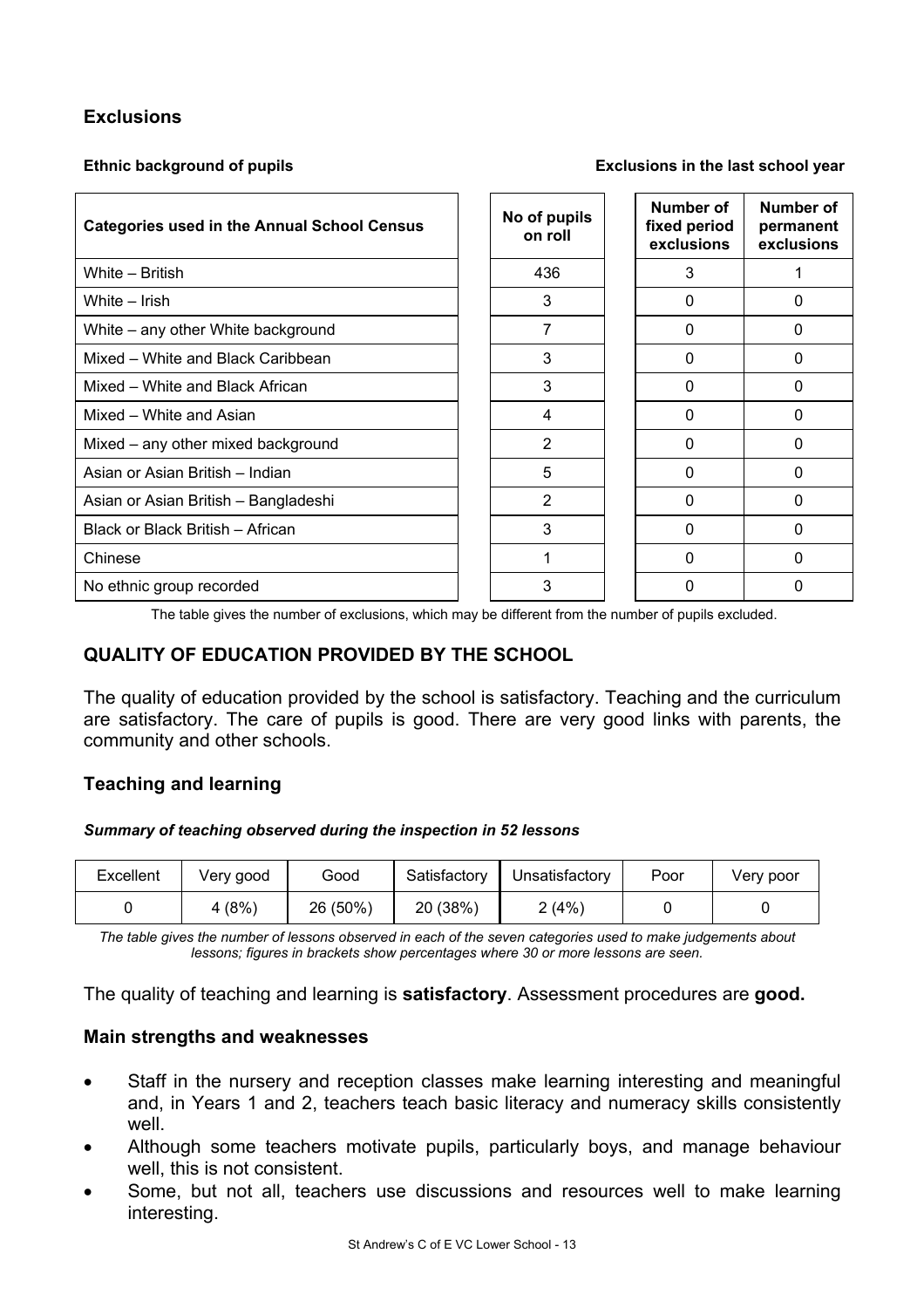- Planning is thorough, but pupils are not always clear enough about what they are going to learn.
- Assessment information is used well in the Foundation Stage, English and mathematics, although the quality of marking is not consistent.
- Teaching assistants are used well to enhance learning, especially for pupils with special educational needs.
- Individual learning targets for pupils with special educational needs are not sufficiently specific or easily shared with the pupils.

- 12. The quality of teaching and learning in the Foundation Stage is consistently good and often very good. This has improved since the last inspection. New reception class teachers have settled quickly into the school routines and are rapidly developing their skills. This is due to the very good support they have received from the Foundation Stage leader and the way that they have been made to feel valued members of the school team by the headteacher. Resources are used imaginatively to stimulate learning and, during planned and independent learning, staff interact purposefully with the children. All staff are constantly encouraging and extending children's learning and children make good progress as a result.
- 13. The quality of teaching and learning is satisfactory overall with some good teaching observed, but the overall quality of teaching is not consistent. Where it is good, such as in the teaching of literacy and numeracy in Years 1 and 2 and in some classes across all year groups, basic skills are taught in an interesting manner. The pace of learning is brisk and the teachers have the confidence to inject a little fun into lessons. This grabs pupils' attention and successfully enhances learning. Boys in particular enjoy learning when they have a variety of different tasks to perform or when given the opportunities to work in partnership with their friends. Most, but not all, teachers are confident to manage pupils' behaviour. Where teaching is less successful, the pace of learning slows, boys become restless and this is not always dealt with effectively. In addition, some staff are not skilled enough to handle class discussions and many are not confident in their use of resources such as the interactive whiteboards to aid learning.
- 14. Planning is thorough in the most part so that most, but not all, teachers have moved away from being over-reliant on commercial paper exercises. In the best lessons, the learning intentions are made clear to the pupils at the start of the lesson and reviewed in the lesson ends. However, in other classes the learning intentions are too vague for the pupils to understand and lesson ends are rushed and not used to recap on learning.
- 15. Overall, procedures for assessing pupils' attainment and progress are good. This is an improvement since the previous inspection. In the core subjects of English and mathematics and in the Foundation Stage, assessment information is used effectively to ensure that pupils are provided with work that is well matched to their particular needs. The information is used particularly well in English to provide pupils with individual targets for further improving their work and it is used well in mathematics to place pupils in ability groups for lessons, which is having a positive impact on the standards achieved in these subjects. In science, whilst appropriate assessment procedures are in place, all pupils are usually presented with the same work and this does not adequately challenge the more able pupils. In other subjects, staff have a broad and satisfactory overview of pupils' attainments in relation to National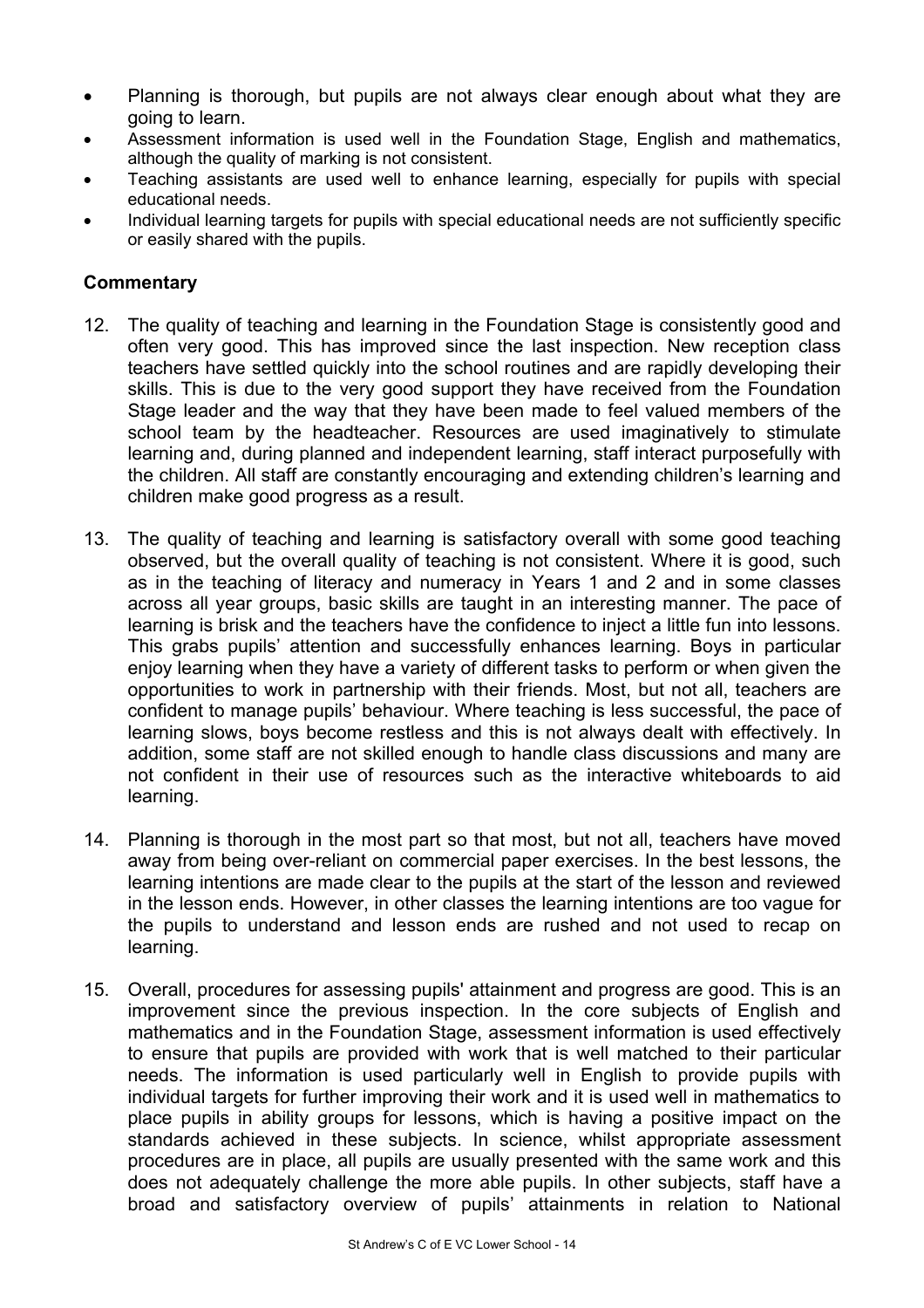Curriculum levels and this information is now being used to plan lessons more successfully.

- 16. Teachers' marking of pupils' work is inconsistent. In the best examples, helpful comments of praise and advice are provided, but often marking is limited to ticks. In such circumstances, pupils are not made aware of ways in which they can improve the standard of their work further.
- 17. Although designated pupils attend the language provision for part of the week, all teachers in St Andrew's are teachers of pupils with communication and language difficulties. A highly skilled team of teaching assistants and specialist nursery nurses work alongside teachers and provide effective teaching and learning support. All staff in the school have established very warm and supportive relationships with the pupils. As a result, the pupils are very happy, make secure progress in relation to their complex educational needs and achieve as well as their friends when in mainstream lessons. However, both when in the unit and when in mainstream classes, there is an over-emphasis at times on commercial written exercises. Resources that would encourage the use of all senses to aid learning and also aid independent learning are limited. As a result, many pupils are over-reliant on teaching assistants and the nursery nurses to help them complete their work. Many teachers are new to the school. They benefit from a detailed induction programme and continued support in order that they can confidently meet the needs of special educational needs pupils. However, many teachers are not yet completely confident in their approach.
- 18. The progress of pupils who attend the language provision is carefully monitored so that the strategies can be adjusted if necessary. Currently, however, individual learning targets are too general and not yet shared with the pupils. This is a missed opportunity to involve the pupils in a partnership with their teachers about their learning.

#### **The curriculum**

The curriculum is **satisfactory**. Opportunities for enrichment are good. Staffing, accommodation and resources are **satisfactory** for the delivery of the curriculum.

#### **Main strengths and weaknesses:**

- Pupils do not have enough planned opportunities to use their key skills in other subjects.
- Meaningful links between subjects could be developed further to make learning interesting.
- The curriculum in the Foundation Stage and for physical education is good and has a positive impact on achievement.
- Good support for special educational needs pupils ensures they can fully access the curriculum.
- 'Fun Friday' activities and additional activities extend the curriculum well and make learning 'fun'.
- Limitations to the reception class accommodation mean younger children are disadvantaged.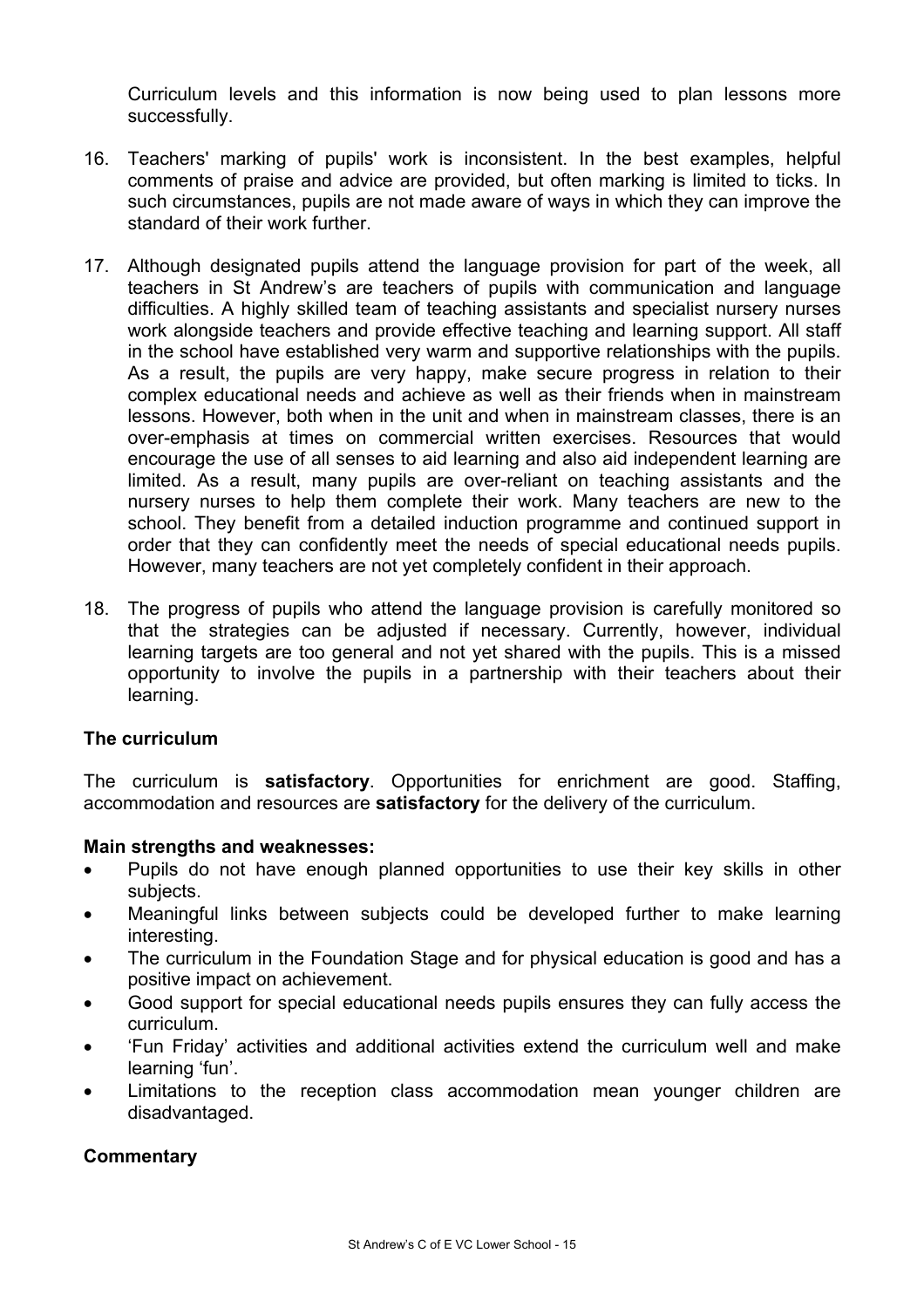- 19. The school meets the statutory requirements to teach the subjects of the National Curriculum and the locally agreed syllabus for religious education. It complies with the requirement to provide pupils with a daily act of collective worship. Provision for sex, drugs awareness and relationships education meets statutory requirements. It is taught through a well-planned programme, mainly in personal, social and health education lessons.
- 20. As a result of the hard work of the deputy headteacher, the school has begun to 'chunk' subjects in order to make learning more interesting, but this is not yet consistently developed in all year groups. The school is now sensibly keen to improve the links between subjects so as to give pupils better opportunities to use and apply their basic literacy, numeracy and computer skills in other subjects in order to provide greater independence and breadth of experience. These key skills are not consistently developed through other subjects at present.
- 21. The Foundation Stage programme is good. It provides well-planned opportunities for children to learn through play. The curriculum for physical education is good. Pupils benefit from and enjoy the additional time given to physical education and standards are rising as a result.
- 22. The recently started 'Fun Friday', which provides a carousel of interesting activities such as French and cookery, together with the good range of clubs and activities the school offers, extends the curriculum well and are enjoyed hugely by pupils. Pupils have the opportunity to learn to play an instrument and many take up violin, cello and treble recorder. They also extend their classroom studies by visiting places of educational interest, such as various Christian places of worship and places of historical interest. The school uses the locality well to further pupils' understanding of geography.
- 23. All pupils are treated equally and fairly. The provision for pupils with special educational needs is good overall. Pupils' needs are identified quickly, advice sought and progress monitored, although currently individual learning targets are not specific enough to be easily shared with pupils or parents. Pupils with more complex learning or social and emotional needs are effectively supported in small groups for literacy or specific language or behaviour programmes. Younger children who are new to speaking English receive good support. Gifted and talented pupils are now identified and provided with additional learning opportunities. This ensures all these groups of pupils are more able to benefit from the curriculum and learning opportunities provided.
- 24. Resources are adequate in most subjects, though the computers are quite slow and will be replaced soon. Nursery accommodation is good and good resources throughout the Foundation Stage are effectively used to help children learn through play. Pupils and teachers are enthusiastic about and motivated by the interactive whiteboards fitted in Year 3 and 4 classrooms, but teachers are not yet fully confident in their use. Classrooms are of a good size. Since the last inspection, the school has established a library and a computer suite. However, they are both too small for a whole class to use them effectively and, because Year 3 has four classes, the school lacks a third reception classroom. As a result, the youngest reception age children are unable to benefit from full-time education, although staff work hard to minimise the disadvantage.

#### **Care, guidance and support**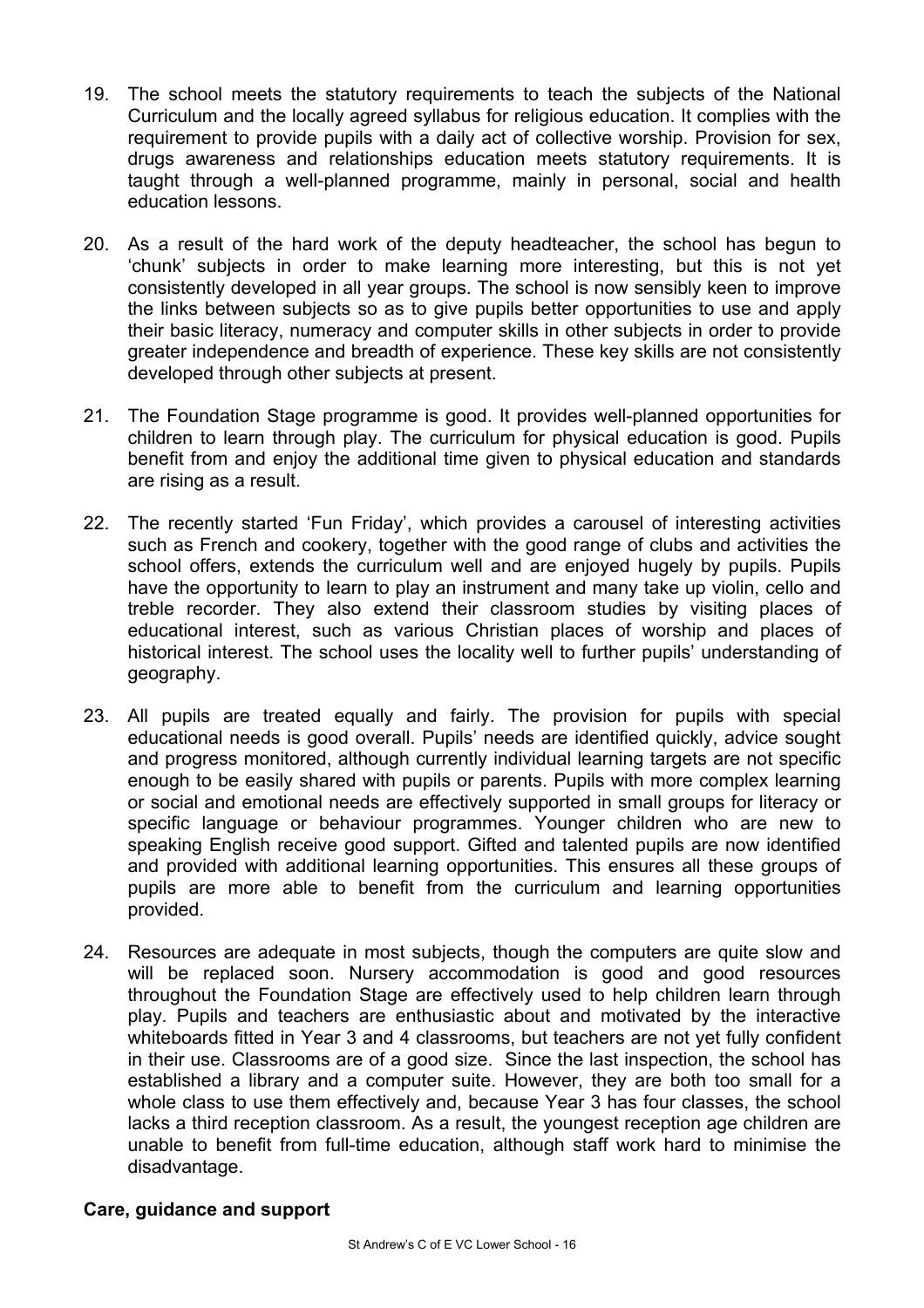The school has **good** procedures to promote the health, safety and welfare of all pupils. They receive **good** advice and guidance and **very good** support. The school has **good** procedures for consulting with pupils.

#### **Main strengths and weaknesses**

- Pupils receive very good pastoral support.
- Liaison with and use of local agencies are very good and the school supports vulnerable pupils very well.
- Pupils are actively involved in the work of the school.

#### **Commentary**

- 25. The good provision for pupils' health and safety noted in the previous report has been maintained and includes regular risk assessments and improved site security. The school has won three awards for its healthy schools work and has worked with a local supermarket to promote healthy eating. Trained personnel administer first aid and the headteacher and nursery nurse have up-to-date child protection training, which has been extended to all staff. They are aware of the procedures and what to do if problems arise. Personnel from the adjacent building site have been very helpful in talking to pupils and staff about health and safety.
- 26. Relationships between staff and pupils are very good and all pupils have an adult to turn to if they are worried, confident that concerns will be dealt with swiftly and effectively. Pupils agree this is a caring school in which individuals matter and the personal support and advice they receive is very good. Those attending the language provision sessions enjoy these and like the support they receive. All pupils who have special educational or other needs or who speak English as an additional language are well integrated. Many different agencies are involved with the school and they, as well as the Traveller Support Services, will always provide assistance when needed. The learning mentor is of particular help to those with low self-esteem. A strength of the language provision is the very effective partnership that has been established with a wide variety of support agencies who work with the school to provide support to pupils, staff and parents. This adds much to the quality of the provision and the progress that these pupils make.
- 27. Academic advice is satisfactory. Pupils know their individual targets and pupils find comments teachers make during lessons helpful, although not all marking of their written work tells them where and how to improve.
- 28. The school consults pupils regularly. Many chat to staff during the day and are not backward in giving their views. School council representatives, democratically elected, are proud to give the opinions and ideas of their peers. They know that the school listens to them and pupils feel they have a say in decisions made by governors and staff.

#### **Partnership with parents, other schools and the community**

The school's links with parents, the local community and other schools are **very good**.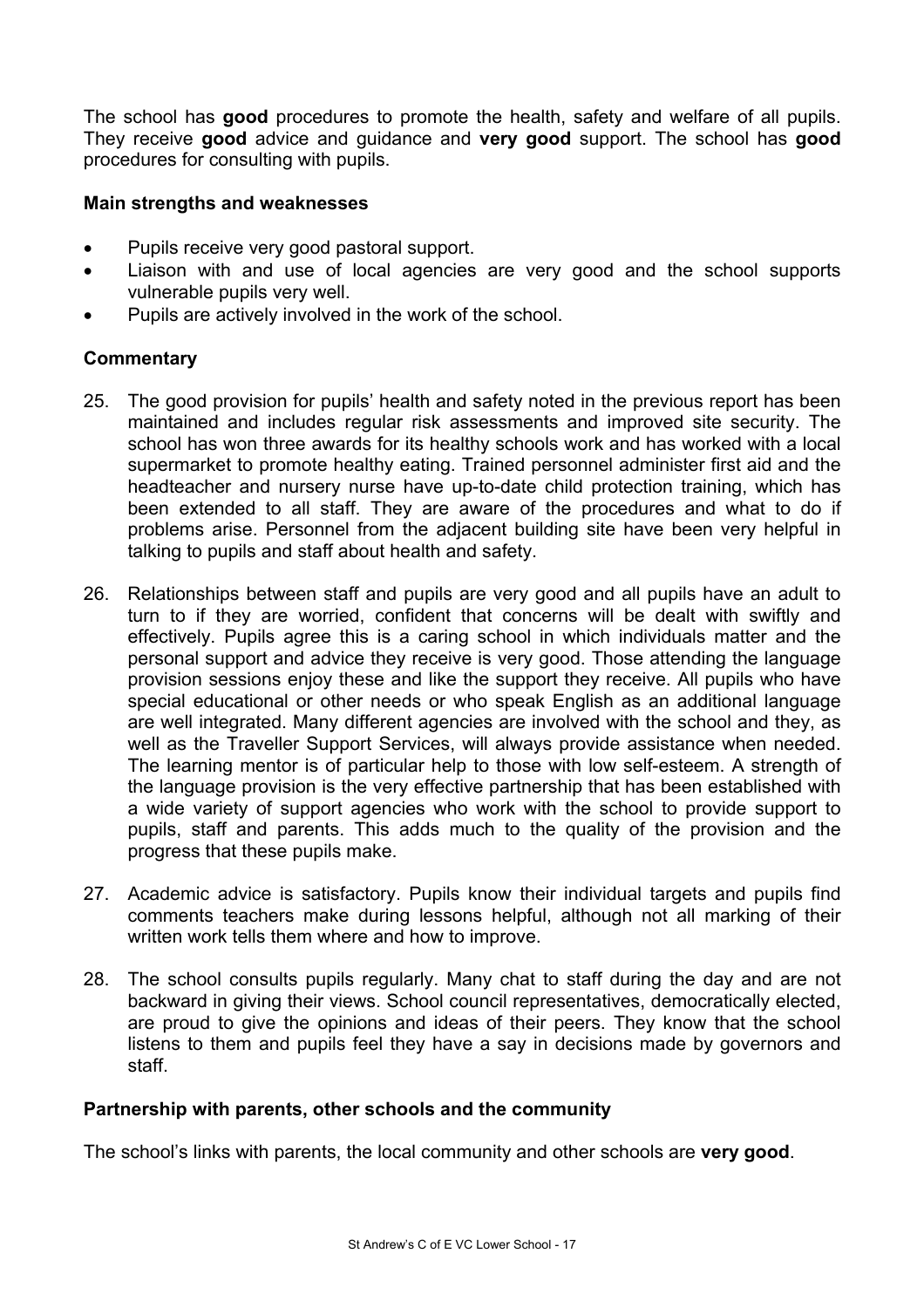#### **Main strengths and weaknesses**

- Parents are very involved with the school and are kept very well informed.
- There are now strong links with the local church.
- The school is very pro-active within the pyramid of local schools.
- Parental concerns about reception provision are being addressed.

#### **Commentary**

- 29. Partnership with parents is very good and much improved since 1999 due to the hard work of the headteacher. Home/school liaison is now very good. The school seeks parents' views through annual questionnaires and tries to help them in whatever way possible. They are appreciative of the education their children receive. Parents enjoy the class assemblies, their attendance at consultation and information evenings is good and workshops on science, numeracy, parenting and basic skills have benefited many parents. Some help in classes and the enthusiastic parent teacher association organises fun and successful fund-raising events, some of which have been dictated by children's wishes.
- 30. Despite some parents' doubts, inspectors find that parents are very well informed. Monthly newsletters, the governors' annual report, topic letters, plus consultation meetings and the approachability of staff all contribute to this. Children's annual reports are easy to understand and give clear indications of their progress in most areas.
- 31. Parents of children with special educational or other needs and those whose children attend the language provision on site are well informed about their children's progress and informed about any individual education programmes they have. The school works hard to keep those parents whose children travel some distance to the school informed and all statutory procedures in relation to statemented provision and annual reviews are well met. The school always ensures that parents whose first language is not English understand communications. Inspectors share parents' concern about some children going straight from the nursery into Year 1, but this is being addressed. New Foundation Stage staff are working hard to ensure that, in the coming year, younger children will be provided with a more suitable transition arrangement to the more formal Year 1 curriculum.
- 32. Links with the community, schools and colleges are now very good. The school is at the heart of the local community and many visitors from the local area come in to share their experiences with the pupils. Visits into the local area also significantly enhance learning. Many groups use the school facilities and links with the church have improved considerably. Well used as a resource and place of worship, the church is now an important part of school life. As part of 'Learning Community 5' the school has been very active, instigating subject liaison groups, leading personal, social and health education training and generally sharing practice and expertise with other colleagues. Secondary school work experience placements are over-subscribed and many trainee nursery nurses, student teachers and other students value the support and training they receive and many go on to join the school staff.

#### **LEADERSHIP AND MANAGEMENT**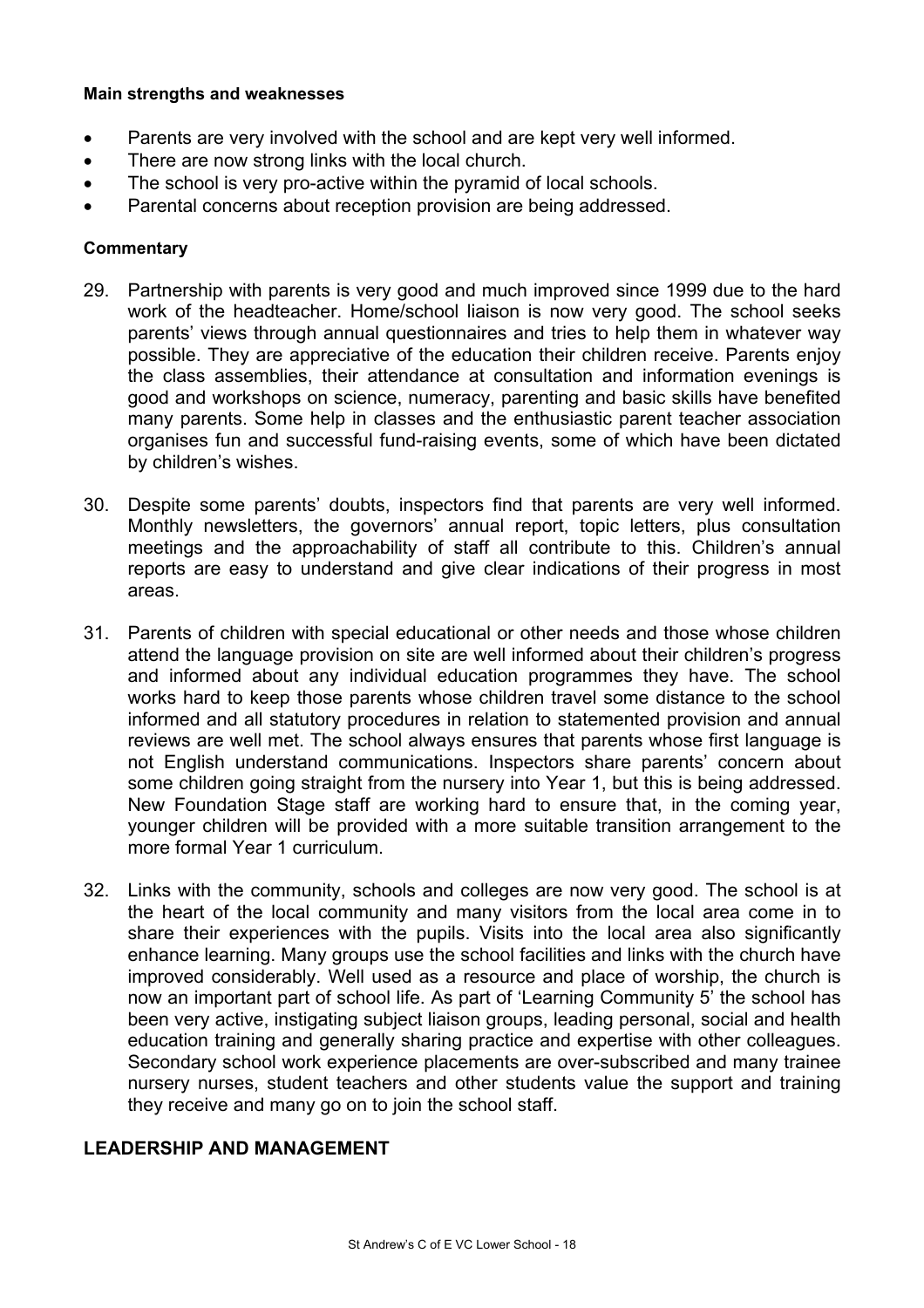Overall the leadership and management of the school are **satisfactory**. The leadership of the headteacher and other senior staff is **satisfactory**. Management throughout the school is **satisfactory**. The governing body makes a **good** contribution to leadership and management.

# **Main strengths and weaknesses**

- The headteacher has developed a good team spirit and has a clear vision for the future of the school, although the pace of change could have been more rapid.
- The good contribution of the governing body is helping the school to move forward.
- The roles of subject and year leaders are not yet fully developed so as to help drive forward improvements.
- The monitoring of teaching and learning could be more rigorous.
- The headteacher is successful in welcoming, including and supporting pupils of all backgrounds and abilities into the school.
- The school makes a very good contribution to teacher training and new staff are well supported.
- The language provision is organised effectively and there is a clear vision for the future.

- 33. The leadership of the headteacher is satisfactory overall, but she has been a good leader in many ways. Despite many difficulties related to high staff mobility and an increasing number of pupils with complex learning, social and emotional needs educated in the school, standards for pupils at the end of Year 2 have kept up with the national trend. In addition, good progress has been made to improve relationships with parents, the community and the church. The school has taken more time to develop the role of the governing body and to build a constructive relationship with it. With the support from a strong chair of governors, members of the newly constituted governing body have rapidly improved their skills so that the overall governance of the school is good.
- 34. The governing body now makes a good contribution to the school. It is supportive and influential. Governors fulfil their statutory duties well and have a good understanding of the challenges that the school faces. They provide good support for its senior managers, but are not yet confident to challenge them about inconsistencies in teaching and learning.
- 35. The school knows itself well and it is recognised that despite these positive features the pace of improvement could have been more rapid. The school recognises that the quality of teaching and learning is not consistent enough and standards in writing are not high enough and is working to address these weaknesses. The headteacher, well supported by the new deputy headteacher and recently appointed year leaders, has developed a good team spirit and all staff are working together to build on recent improvements. As a result, the school is better placed to move forward.
- 36. The recently appointed co-ordinator provides very good leadership for the Foundation Stage. A clear sense of purpose and effective team work are leading to good standards of teaching and learning. As a result, children now get a good start to their education. New admission arrangements for 2006 will allow all children to benefit fully from full-time reception education. The school has firm plans to build new classrooms which will enhance the provision further.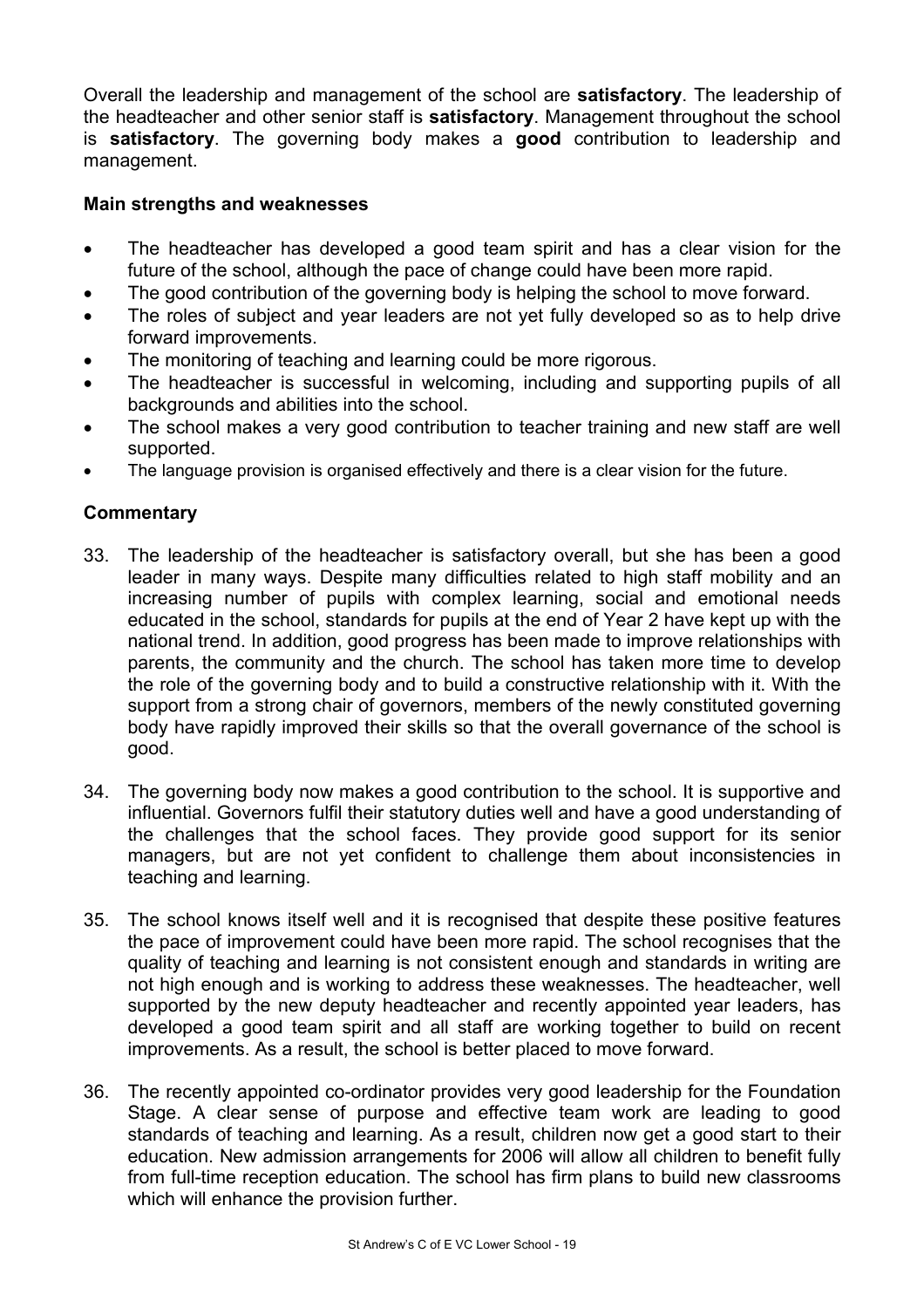- 37. The management of the school is satisfactory and staff with leadership and subject responsibilities are receiving relevant advice and support from the headteacher and deputy. As a result, they are more aware of how to fulfil their brief, but subject and year leaders are at the early stages of developing their skills. The performance management of teachers is satisfactory, but is not yet as effective as it could be in bringing about higher standards. Currently, subject and year leaders do not monitor teaching and learning with sufficient rigour. This is crucial if the school is to continue to build on recent improvement and ensure that the quality of education is consistent in all year groups and subjects.
- 38. The school is committed to welcoming, including and supporting pupils with complex learning needs and from different abilities and backgrounds. The headteacher, with the support of the special educational needs co-ordinator, works very effectively with parents and outside agencies to ensure that effective systems and procedures are in place to enable all pupils to benefit from the provision the school offers.
- 39. The school's induction arrangements are good. New staff are successfully helped to know the school policies and procedures, which is important given the high turnover of teaching staff. The school makes a very good contribution to teacher training. Both the headteacher and the deputy headteacher are closely involved in the school's work with different higher education institutes and the local school-centred initial teacher training consortium. This is helping to drive forward the school's development as some recently appointed good quality teachers have been trained in the school.
- 40. The language provision is led and managed well by an experienced practitioner who has generally maintained the quality of the provision since the last inspection. She is supported effectively by a dedicated team of special educational needs nursery nurses. All the pupils are highly valued members of the school community and are fully included in the life of the school. The school has a clear vision for the future direction of the provision when the current leader retires shortly.

# **Financial information**

#### *Financial information for the year April 2004 to March 2005*

| Income and expenditure $(E)$ |           | Balances (£)                        |        |  |
|------------------------------|-----------|-------------------------------------|--------|--|
| Total income                 | 1,088,390 | Balance from previous year          | 98.079 |  |
| Total expenditure            | 1.092.294 | Balance carried forward to the next | 94.175 |  |
| Expenditure per pupil        | 2.499     |                                     |        |  |

41. The school's financial management is sound. It has a large under-spend for the last financial year, but this will be reduced by increased staff costs and a substantial percentage of the 11 per cent carry forward has been earmarked for the new reception block. The school now employs a local authority bursar to help forecast its income more accurately. The school gives satisfactory value for money.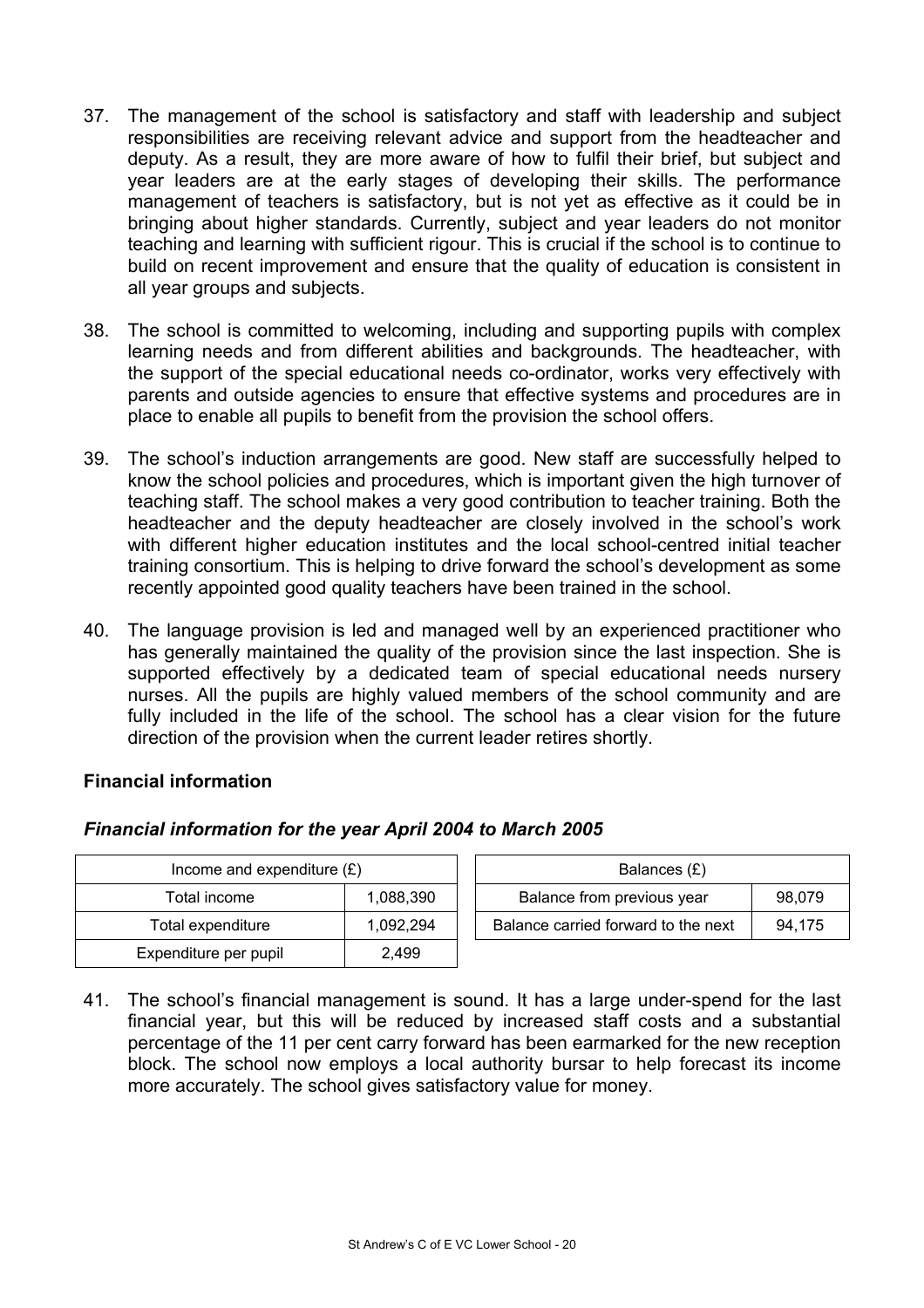# **PART C: THE QUALITY OF EDUCATION IN AREAS OF LEARNING, SUBJECTS AND COURSES**

# **AREAS OF LEARNING IN THE FOUNDATION STAGE**

The overall provision for children in the Foundation Stage is **good.**

- 42. Since the last inspection, several unforeseen staff changes led to the quality of provision declining in the Foundation Stage. The provision is now very well led and managed. As a result, there has been very good improvement made in the past eighteen months. The curriculum is well planned to meet the children's varying needs and the high quality of the nursery outside learning environment and recently enhanced reception class outside area adds a further interesting dimension to learning. Assessment of children's progress is good but, currently, the system does not provide staff with a clear overview of their class. This makes it more difficult for them to monitor overall progress. This is especially essential when the children start at three different times of the year. Currently, the different location of the nursery from the reception classes does not aid joint planning or sharing of resources.
- 43. Children transfer from the part-time provision in the nursery to the two reception classes in the term following their fifth birthday. This arrangement gives children either two or one terms of full-time education in a reception class, prior to starting school in Year 1. However, each year a significant number of younger, summer-born children remain part-time in the nursery prior to starting school in Year 1. Parents have expressed their concern about this arrangement. Consequently, this will change in 2006 when more space will be available.
- 44. Data shows that children's attainment when they start in the nursery is below average. Staff in the nursery work hard to ensure that the younger reception children are challenged and, because the quality of teaching and learning is consistently good and often very good, all groups and ages of children make good progress and achieve well overall. However, evidence shows that overall the children will not quite attain the expected goals by the time they start in Year 1 because of the amount of time spent in the provision. Children with complex learning needs, together with children who are new to speaking English, are valued members of the Foundation Stage community and because of sensitive support make good progress and also achieve well.

# **PERSONAL, SOCIAL AND EMOTIONAL DEVELOPMENT**

Provision in personal, social and emotional development is **very good.** 

#### **Main strengths and weaknesses**

- Staff are very supportive so that children settle very quickly into the class routines.
- Children are provided with very good opportunities to express their feelings, share equipment and to take turns.

#### **Commentary**

45. Children start in the nursery with below average personal and social skills. Very good teaching, together with very sensitive support and very clear routines, ensure that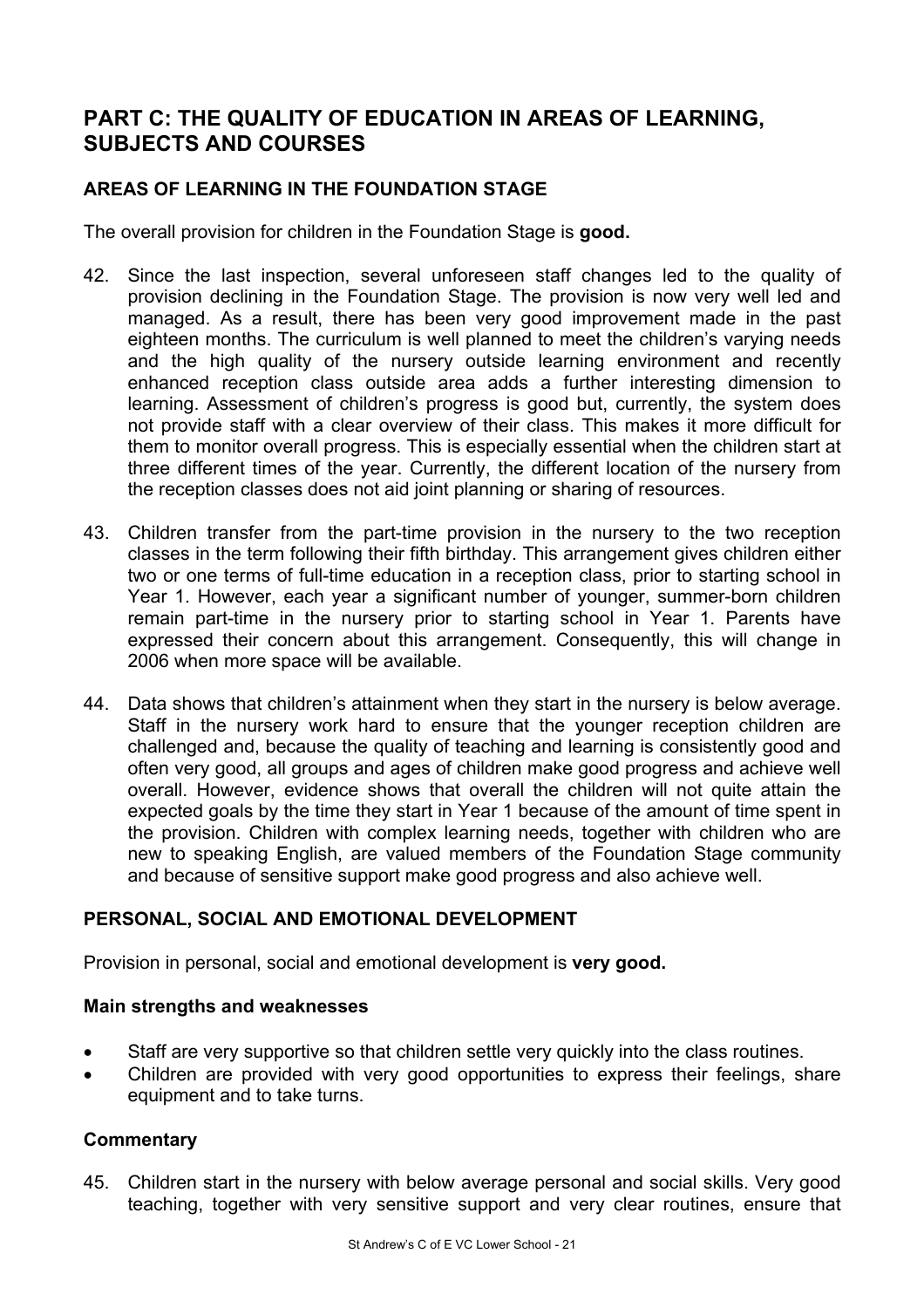children rapidly develop their confidence. As a result, children learn to share their toys with their new friends, take turns in simple games and enjoy trying out new activities, such as venturing out for circle games in the large school playground for the first time. This very good approach is continued in the reception classes where the high quality relationships between staff and children and varied interesting activities ensure that children develop a strong rapport with the staff and each other. Staff expect children to behave well and help each other. They openly encourage children to work independently so that increasingly the children are eager to learn and discover things for themselves. All children are sensitive to those with a high level of special educational needs or those who are not yet confident when speaking English and these children are highly valued members of the provision. This, coupled with warm praise and the encouragement that children receive, boosts their confidence and ensures they achieve very well. Overall, when they start in Year 1, most children will achieve the expected goals.

# **COMMUNICATION, LANGUAGE AND LITERACY**

Provision in communication, language and literacy is **good.** 

#### **Main strengths and weaknesses**

- Staff are skilled at enriching children's understanding and use of language.
- Early reading and writing skills are promoted well.

#### **Commentary**

46. The quality of teaching and learning is consistently good so that children in both settings make good progress and achieve well overall. Many children start with immature speaking and listening skills and find it hard to express themselves. During all activities, staff in the nursery and reception classes are skilful at fostering children's spoken language. When sharing healthy snacks in the nursery, for example, children are encouraged to contrast the 'juicy oranges' with the 'crunchy carrots', while in the reception classes staff use every opportunity to extend children's vocabulary and encourage them to use simple sentences. All staff are very patient when children with more complex language difficulties and those new to speaking English struggle to communicate. Specialist support is used effectively to ensure the children are fully included in all activities. Interesting games and activities, introduced in the nursery and continued in the reception classes, successfully introduce the children to the world of letter sounds, which older and more able children use to read simple books and to write labels and captions on the 'Bear hunt' maps. As a result of a good range of imaginative activities, many older and more able younger children will attain the expected goals by the time they start Year 1, but overall children will not quite reach the excepted goals.

#### **MATHEMATICAL DEVELOPMENT**

Provision in mathematical development is **good.** 

#### **Main strengths and weaknesses**

Staff in both settings make good use of other areas of learning to promote mathematical development.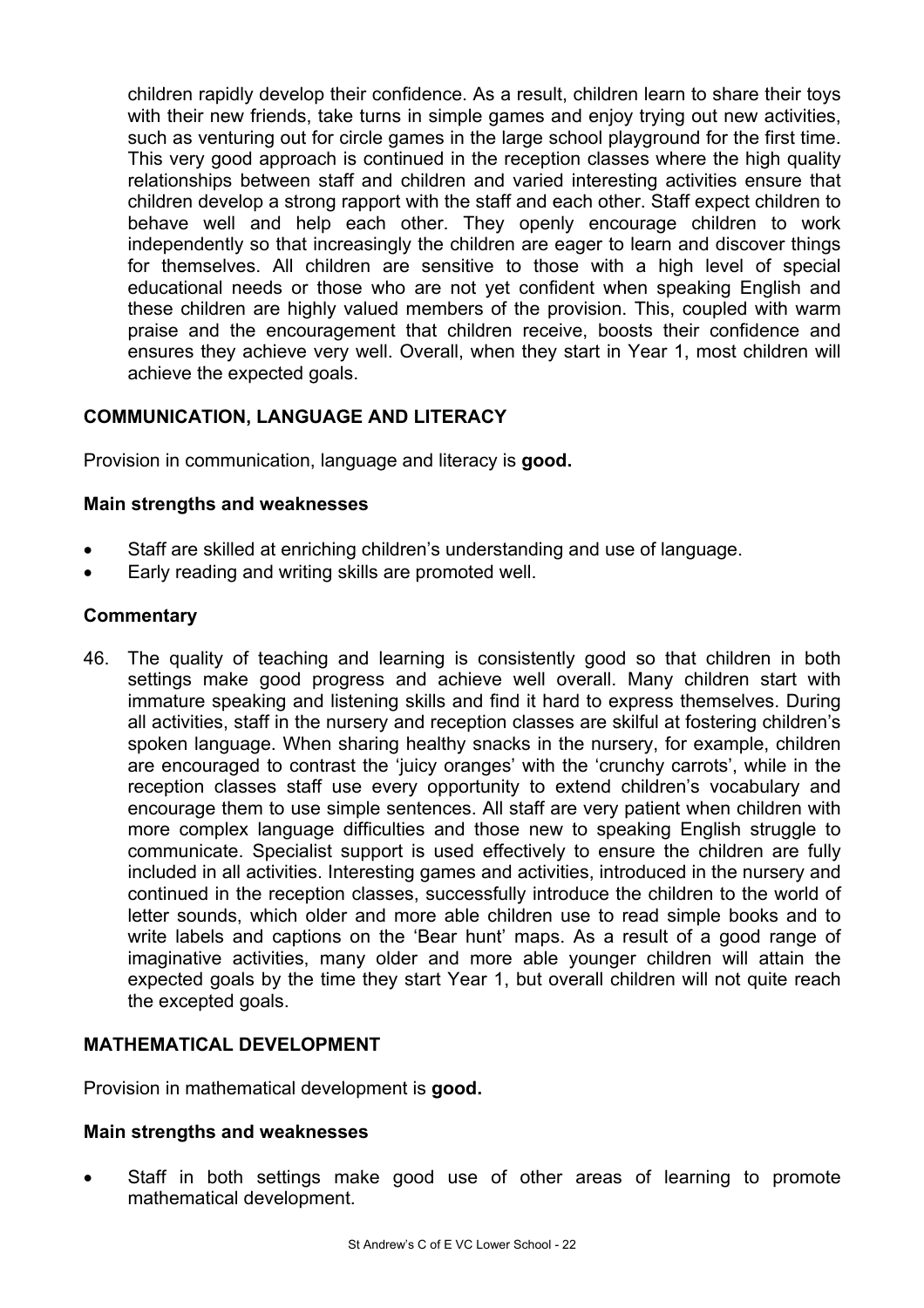# **Commentary**

47. Teachers make effective use of the many well-planned activities to promote the children's understanding of shape, number and measure. Teaching is consistently good in all classes and all staff are particularly effective at linking learning in mathematics to other areas of learning. A strength is the way that staff provide an interesting range of practical activities to support learning. As a result, children are enthusiastic about mathematics and delight in discovering new skills or facts. In the nursery, children are proud to help the teacher count the children present and work out how many boys and girls there are. They learn to use positional language when helping describe where the Teddy is hiding and order numbers on Teddy's rocket. In the reception classes, children love the brisk range of counting activities when they learn to count in twos and, because staff join in their play, no opportunity is lost to extend learning. As a result of this purposeful learning environment, children achieve well but will not quite attain the expected goals by the time they start in Year 1.

# **KNOWLEDGE AND UNDERSTANDING OF THE WORLD**

Provision for the development of knowledge and understanding of the world is **good.** 

#### **Main strengths and weaknesses**

• There is a good emphasis on developing learning through first hand experiences.

#### **Commentary**

48. Children in both settings make good progress because they are introduced to a world of interesting practical experiences by staff who have a good understanding of the way that young children learn best. As a result of constantly good teaching, all groups of children are very interested in everything that is presented to them and achieve well. In the nursery, younger children learn about different foods when they make sandwiches for a picnic, enjoy observing their plants growing and know that builders wear hard hats to keep them safe when they play in the 'Builders' Yard'. In the reception classes, children delight in watching their tadpoles change and wait eagerly for the chicken eggs to hatch, consulting pictures in the books to help explain to visitors what they have learned. Older reception boys dig deep foundations for their own 'supermarket' walls, most reception children know maps have keys and are eager to talk about the recent 'wedding', recognising that a church is a special place. As a result, the children have a healthy curiosity about the world around them, but will not quite attain the expected goals when they start in Year 1 or the requirements of the locally agreed religious education syllabus for children of this age.

#### **PHYSICAL DEVELOPMENT**

Provision for physical development is **good.**

#### **Main strengths and weaknesses**

• Good use of the hall and outside areas is made to promote learning.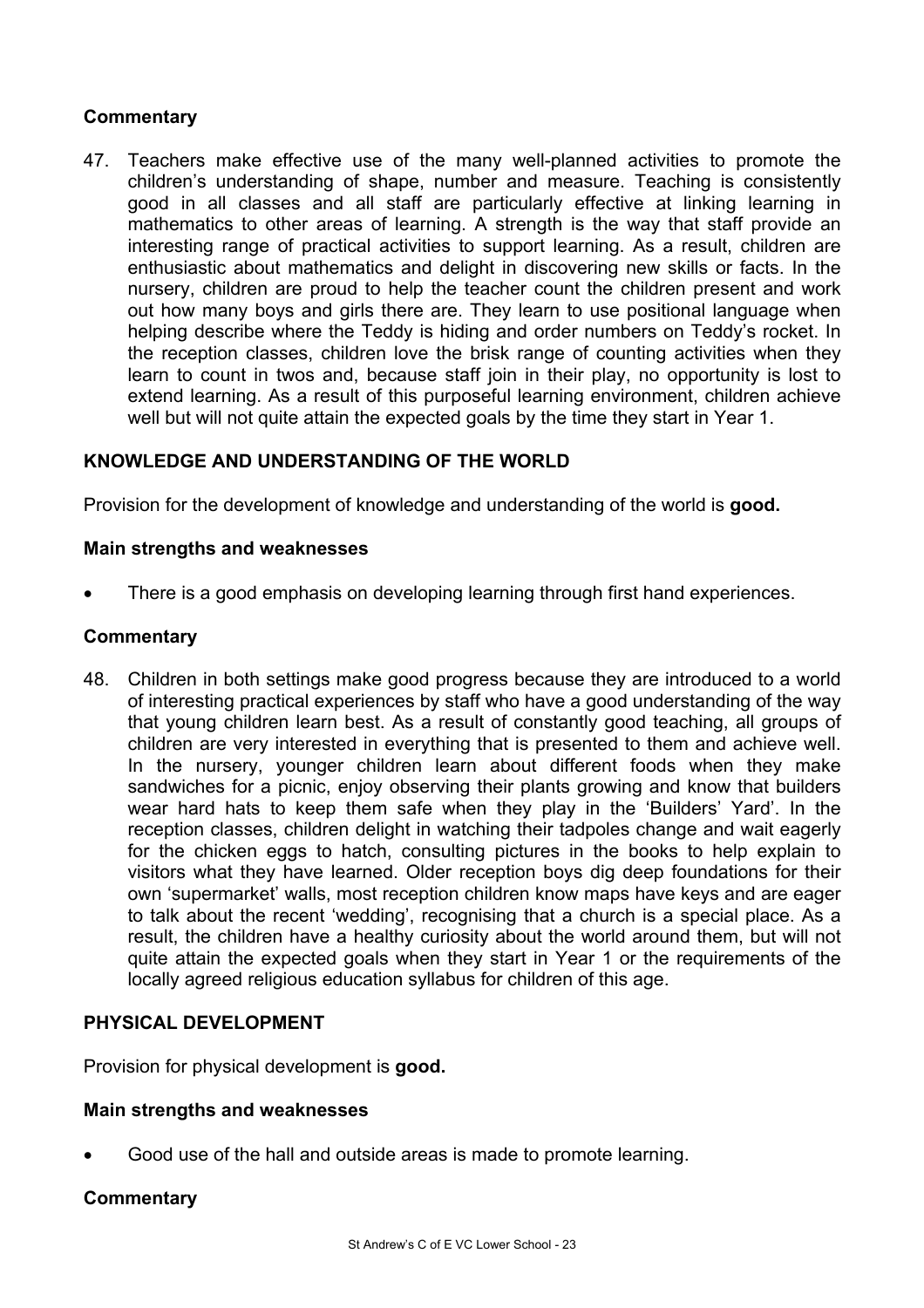49. The quality of teaching is good so that children in both settings make good progress and achieve well, but children will not quite reach the expected goals when they start in Year 1. Children achieve well because teachers effectively provide a wide range of activities which children enjoy. As a result, children often don't realise they are learning. At many points in the day children in both the nursery and reception classes are provided with good opportunities to participate in outside play. They eagerly use large equipment, such as bikes and the climbing frames, learning not only how to balance and climb, but also how to avoid each other. Staff join in these games and also lead children in more traditional playground games where children learn to move together, although some find it hard to skip, sing and move in a circle at the same time! In the hall, reception children use the space well and know they have to 'warm up' and 'cool down'. Many are confident to dribble a ball and kick it accurately to their friends. The children develop confidence and skills because of very good relationships with staff so that children keep trying even though some balls keep rolling away.

# **CREATIVE DEVELOPMENT**

Provision for creative development is **good**.

#### **Main strengths and weaknesses**

• Teachers make good use of themes to promote children's imaginative play.

#### **Commentary**

50. Children achieve well but, overall, by the time they start in Year 1 they will not quite have reached the expected goals. Teaching and learning are consistently good in all classes and a strength is the way that teachers plan activities around a theme such as 'Transport and Space'. This acts as a spur to develop children's imagination both in planned activities and when engaged in independent play. Good scope is given for all children to sing songs and in the reception class music is used very effectively to develop children's imaginations when they listen to *Gershwin* and then try to 'capture' the music on paper. Children sing enthusiastically and tunefully and are proud of their performance. As a result of lots of praise and encouragement, children in both the nursery and reception classes gain confidence and enjoy learning and this makes a positive contribution to learning.

#### **SUBJECTS IN KEY STAGES 1 and 2**

#### **ENGLISH**

Provision in English is **satisfactory.** 

#### **Main strengths and weaknesses**

- Basic skills are taught well in Years 1 and 2.
- Pupils do not develop their writing skills well enough in other subjects.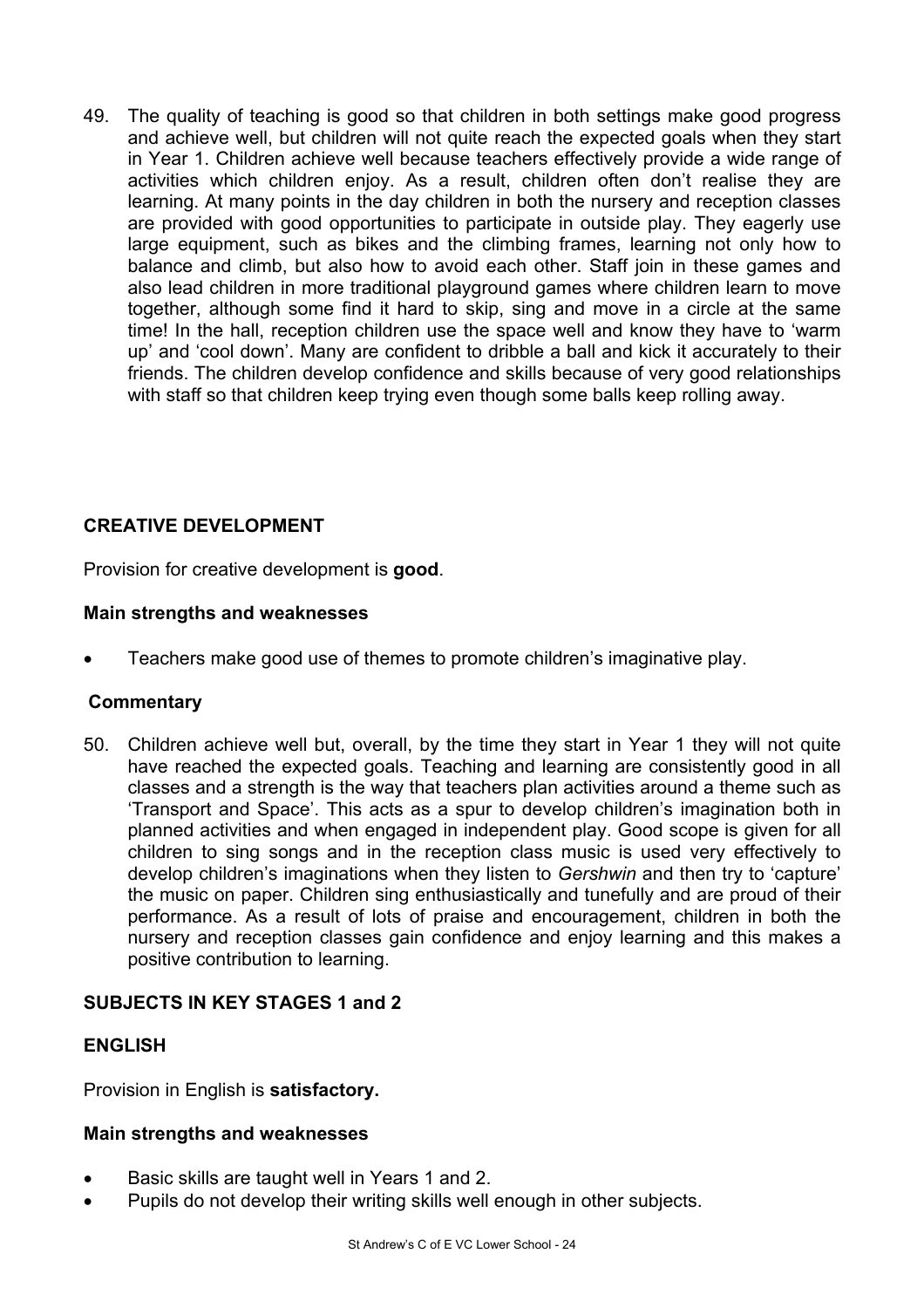- Many older boys do not enjoy writing.
- The role of the subject leader is not fully developed so as to ensure teaching and learning are consistent in all classes.

- 51. Overall standards in English are average at the end of Year 2 and Year 4. Pupils in Year 2 did not meet the expected learning goals in communication, language and literacy when they were in the Foundation Stage. The good teaching in Years 1 and 2 has helped all groups of pupils to make good progress and achieve well overall so that current standards are average in speaking and listening and in reading. Pupils listen well, both to their teachers and their peers. This is seen in the sensible responses they make. By the end of Year 2, more able pupils read clearly and fluently and with understanding and enjoyment.
- 52. In writing, current standards are below average at the end of Year 2 and pupils have not made as much progress as they have in reading. Taking the past three years together, boys have not attained as well as girls in the school in writing. The school has worked hard to motivate the boys and evidence indicates that boys now achieve as well as girls in lessons but, although basic writing skills are taught well in specific lessons, pupils do not have enough opportunities to write in other subjects and this factor influences overall standards attained and the progress that pupils make.
- 53. At the end of Year 4, attainment in speaking and listening and reading is in line with expectations. Standards in writing are below average. Through its good assessment procedures the school has recognised standards in writing are not high enough and pupils' level of achievement in writing is unsatisfactory. It is taking steps to address it through, for example, individual learning targets, the use of 'once a month' books and some teaching in ability groups. Although evidence shows that more pupils are now attaining the higher level 3, it is too soon for these initiatives to have had more influence on overall standards achieved. Boys in particular do not achieve as well as girls and the fact that many older boys do not enjoy writing affects their attitudes in lessons. Coupled with limited opportunities to write in other subjects, this puts a limit on the progress they make when writing. However, given the high proportion of pupils with complex learning and language needs in the current Year 4, overall pupils' level of achievement in English is satisfactory.
- 54. The quality of teaching and learning is satisfactory in Years 3 and 4, but is good overall in Years 1 and 2. Although some good teaching was observed in all year groups, it is not consistent. In the best lessons, teachers give pupils the opportunity to practise their speaking and to reflect on their learning when they use talking partners. Pupils discuss a point with their partner, which helps to give them the ideas and confidence to report back to the whole class. In Years 1 and 2, teachers teach letter sounds well and this helps pupils to develop the skills they need to become independent readers and writers. Teaching is brisk and activities fun, as a result, the attitude and behaviour of younger pupils are good and these have a positive effect on their learning. Younger pupils respond well to their teachers, co-operate when they work in pairs and try hard on individual tasks. In Years 3 and 4, the pupils' attitudes are good overall, but often boys lack concentration and, when teachers do not manage this well, this adversely affects how well pupils achieve.
- 55. The leadership and management of the subject are satisfactory. Satisfactory improvement has been made since the last inspection. The two subject leaders have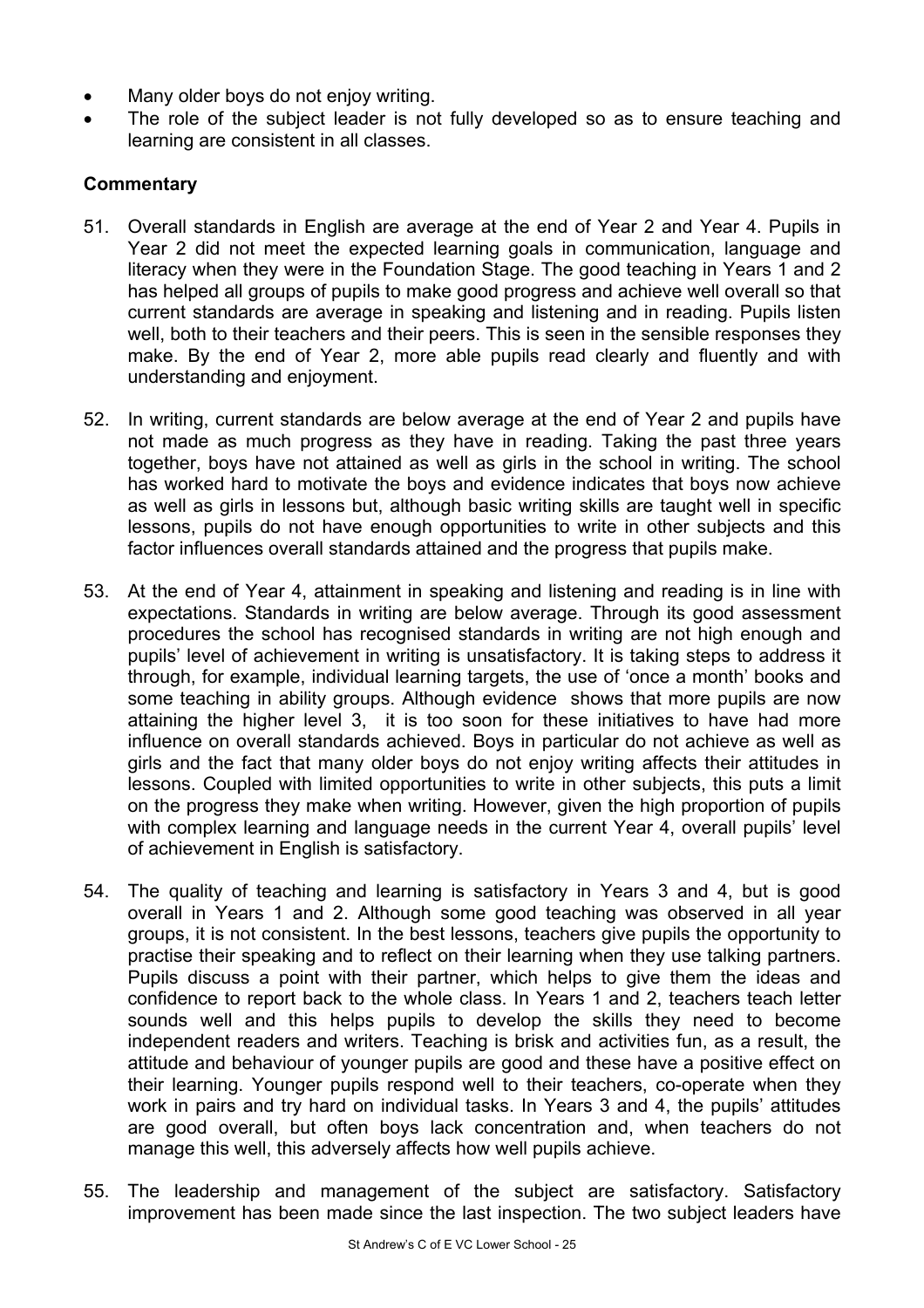arranged a good programme of curriculum enrichment that includes visits from theatre groups and a poet as well as a Book Week. This enhances the pupils' learning and makes it more enjoyable, particularly for boys. Overall, assessment procedures in English have improved and are good, but inconsistency in marking means that some teachers are more successful than others in showing pupils how to improve their written work. Currently, the subject leaders are developing their monitoring skills to ensure there is consistency in teaching and learning.

#### **Language and literacy across the curriculum**

56. There is a satisfactory range of opportunities for pupils to use and apply their literacy skills in other subjects. Reading for research and drama is used appropriately. Although some examples of pupils recording their work are seen in most subjects, there are too few planned opportunities for pupils to write at length and in different styles in other subjects. This is a missed opportunity to motivate boys and ensure that pupils practise their writing skills and help deepen their understanding of what they are learning in more meaningful ways.

#### **MATHEMATICS**

The quality of provision is **satisfactory.** 

#### **Main strengths and weaknesses**

- Good teaching ensures pupils in Years 1 and 2 make good progress.
- There are few planned opportunities for pupils to use their skills in other subjects.
- Teachers' marking does not inform pupils how they might improve their work.
- Classroom assistants are used well to support pupils, particularly those with special educational needs.
- The monitoring of teaching and learning to ensure consistency is not fully developed.

- 57. Standards at the end of Year 2 have been rising steadily over the last five years and this reflects the good quality of teaching and learning in Years 1 and 2. Current standards at the end of Year 2 are in line with national expectations. This represents good achievement in relation to the pupils' capabilities when they started in Year 1. The pupils have benefited from good teaching which employs a variety of teaching methods that help pupils learn, whilst at the same time encouraging and motivating them.
- 58. At the end of Year 4, standards are average and pupils have made satisfactory progress. For Year 4 pupils, these standards represent satisfactory achievement because there are a large number of pupils with complex learning needs and special educational needs currently in the year group who influence overall standards attained. Pupils with special educational needs are well supported and make secure progress against their personal targets.
- 59. Good teaching is planned in detail using information from previous lessons to set work at the correct level for each group. Mental arithmetic sessions are demanding of pupils and extend their learning, though some teachers occasionally try to cover too much ground and the session goes on for too long. Well-planned use of classroom assistants helps pupils with special educational needs meet their mathematics targets.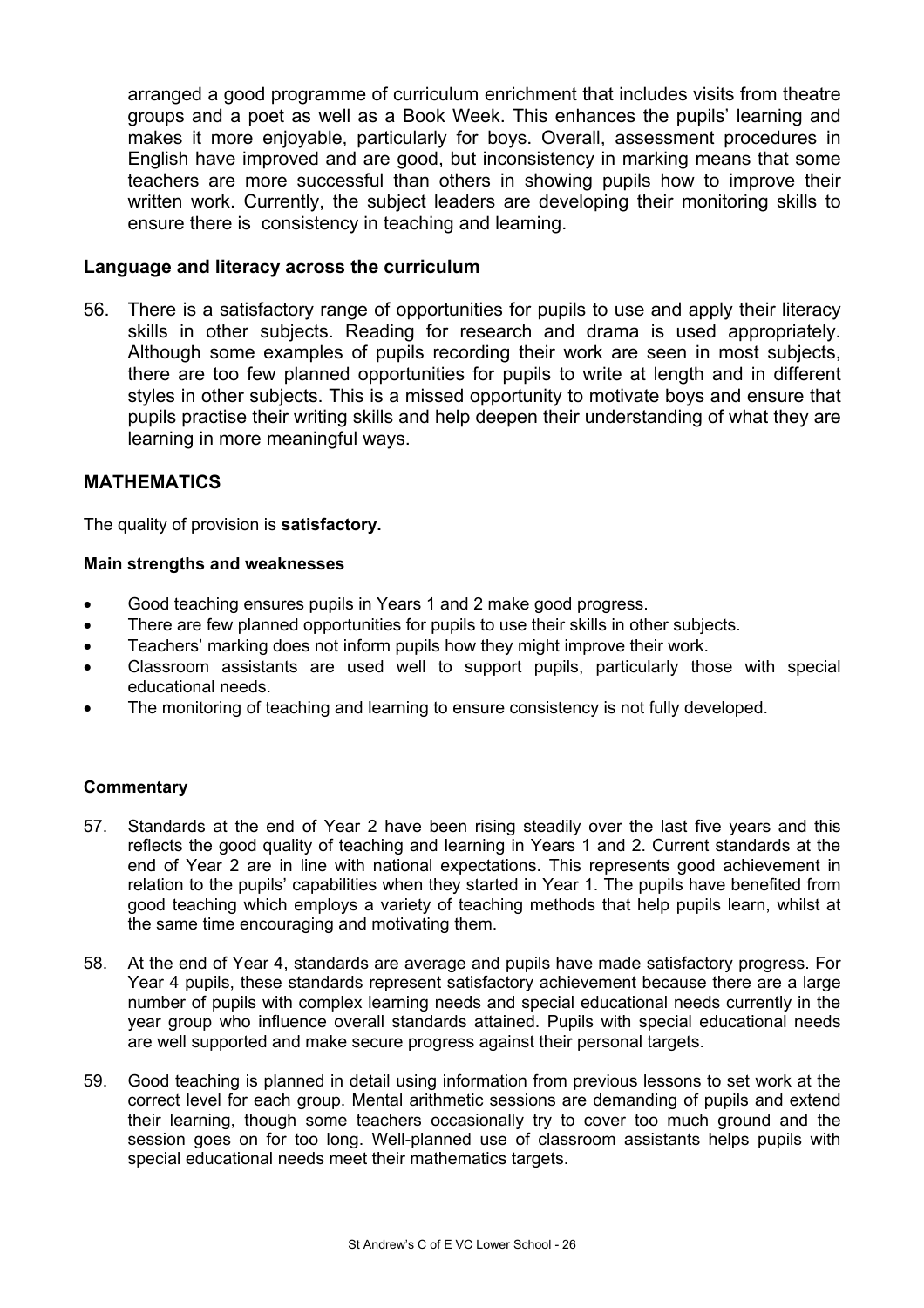- 60. In Years 3 and 4, teaching and learning are satisfactory with some effective features, like the quick-fire questions in the mental mathematics sessions. But although some good teaching was observed, it is not consistent across the year group. Low-level disruption in some classes occasionally makes it difficult for all pupils to learn effectively. In this aspect the team agrees with parents' views. In some lessons, the staff make little use of the functions of the interactive whiteboards to make learning interesting. In all year groups, pupils' work is marked and praised, but pupils do not know how to improve their answers because teachers rarely give them written suggestions.
- 61. Leadership and management are satisfactory. There has been satisfactory improvement since the last inspection. Assessment data has been analysed well and used to improve the curriculum and place pupils in sets according to their abilities which is helping pupils make better progress. Lessons have been observed, pupils' books scrutinised and staff provided with positive feedback, but monitoring is not sufficiently rigorous to ensure that the quality of teaching and learning is consistent or that opportunities to use mathematical skills in other subjects are well thought out.

#### **Mathematics across the curriculum**

62. Pupils' use of their mathematical skills is satisfactory, but mainly unplanned. Pupils sort living creatures by type very well in science, use number and angle knowledge well to guide a programmable toy accurately and use simple coordinates to locate places during map work, but pupils have not always learned these skills in mathematics lessons before putting them to use and, as a result, the benefits are lost.

#### **SCIENCE**

Provision in science is **satisfactory**.

#### **Main strengths and weaknesses**

- Teachers do not always provide pupils with work that is suited to their varying needs.
- Pupils show good attitudes towards the subject and they enjoy undertaking experiments in particular.
- The subject leader currently has limited opportunities to check on teaching, standards and the overall provision for the subject.

- 63. In the 2004 national teacher assessments at Year 2 the standards achieved by the school were broadly in line with those expected. Inspection findings show that these standards have been maintained this year. Standards are lower than those reported at the time of the previous inspection, but attainment on entry to the school is now lower than it was then. Current standards at the end of Year 4 are average. All groups of pupils including those with special educational needs make satisfactory progress and their level of achievement is satisfactory in relation to their capabilities.
- 64. At the end of Years 2 and 4, pupils show a secure understanding of all aspects of the subiect that is similar to that expected. Pupils successfully carry out experiments, using suitable equipment, making observations and recording their findings and have a secure knowledge and understanding of materials, plants, animals and electricity. Most pupils show considerable interest in the subject, displaying good attitudes and enjoying the practical work in particular. This ensures that they want to learn, work hard, concentrate well and are keen to find answers to the problems set.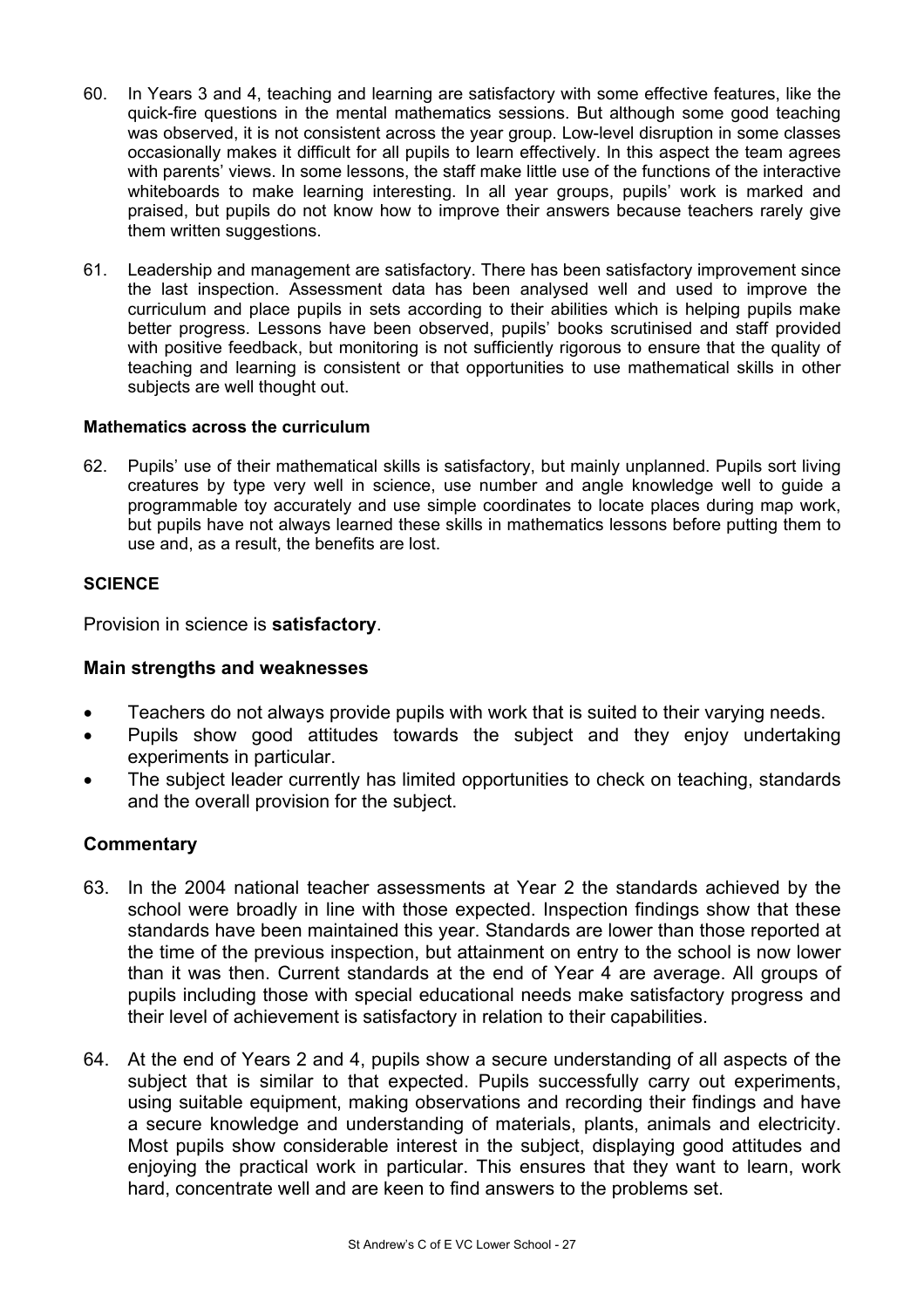- 65. In general, planning does not always make appropriate allowance for the needs of different pupils. Pupils are usually presented with the same activities, with the result that, on occasions, some pupils find the work too difficult, whilst others find it undemanding. Pupils' work is marked regularly but, while most teachers now add useful comments of support and praise, they do not always provide appropriate advice to help the pupils develop their work further. These weaknesses put a limit on overall standards achieved.
- 66. The quality of teaching and learning is satisfactory overall. Although some good teaching was observed, the quality of teaching and learning is not consistent. Lessons are suitably planned, with teachers throughout the school now beginning to make more provision for practical activities. Some allowance is also made for the use of ICT to support teaching and learning, although not all staff are confident in its use, they are keen to extend this use further. All teachers are careful to use and emphasise the correct scientific terminology and this benefits pupils' learning. The teachers have sound subject knowledge and provide clear instructions and helpful demonstrations of the work that is to be undertaken. Teachers and teaching assistants support all pupils in turn and this helps them all, including those with special educational needs, to make satisfactory progress.
- 67. The subject leader supports her colleagues well when required and her leadership and management skills are satisfactory. She has had some opportunity to observe work in other classes, but she has had less chance to study pupils' books or teachers' planning in detail in order to help identify ways to improve teaching and learning and the overall standards being achieved.

# **INFORMATION AND COMMUNICATION TECHNOLOGY**

The quality of provision is **satisfactory.** 

#### **Main strengths and weaknesses**

- Pupils are highly motivated to learn new skills.
- Some of the hardware is unreliable.
- Although interactive whiteboards are a motivating feature of teaching and learning, not all teachers are confident in their use.
- The subject leader has made a useful start, but her monitoring role is not yet fully developed.
- Pupils do not have sufficient planned opportunities to use their skills in other subjects.

- 68. Pupils' attainment in Year 2 and Year 4 is in line with national expectations. They learn about the normal range of topics from the national guidelines and inspection evidence shows that pupils make satisfactory progress and their level of achievement is satisfactory.
- 69. Teaching and learning are satisfactory. Pupils are very keen to learn and bring to school significant experience of using computers and other technologies from home. Teachers build on this enthusiasm well, though both they and the pupils are occasionally frustrated by the unreliability of the hardware. Teachers use additional resources well, like the sound-activated models in Year 1. Pupils co-operate well and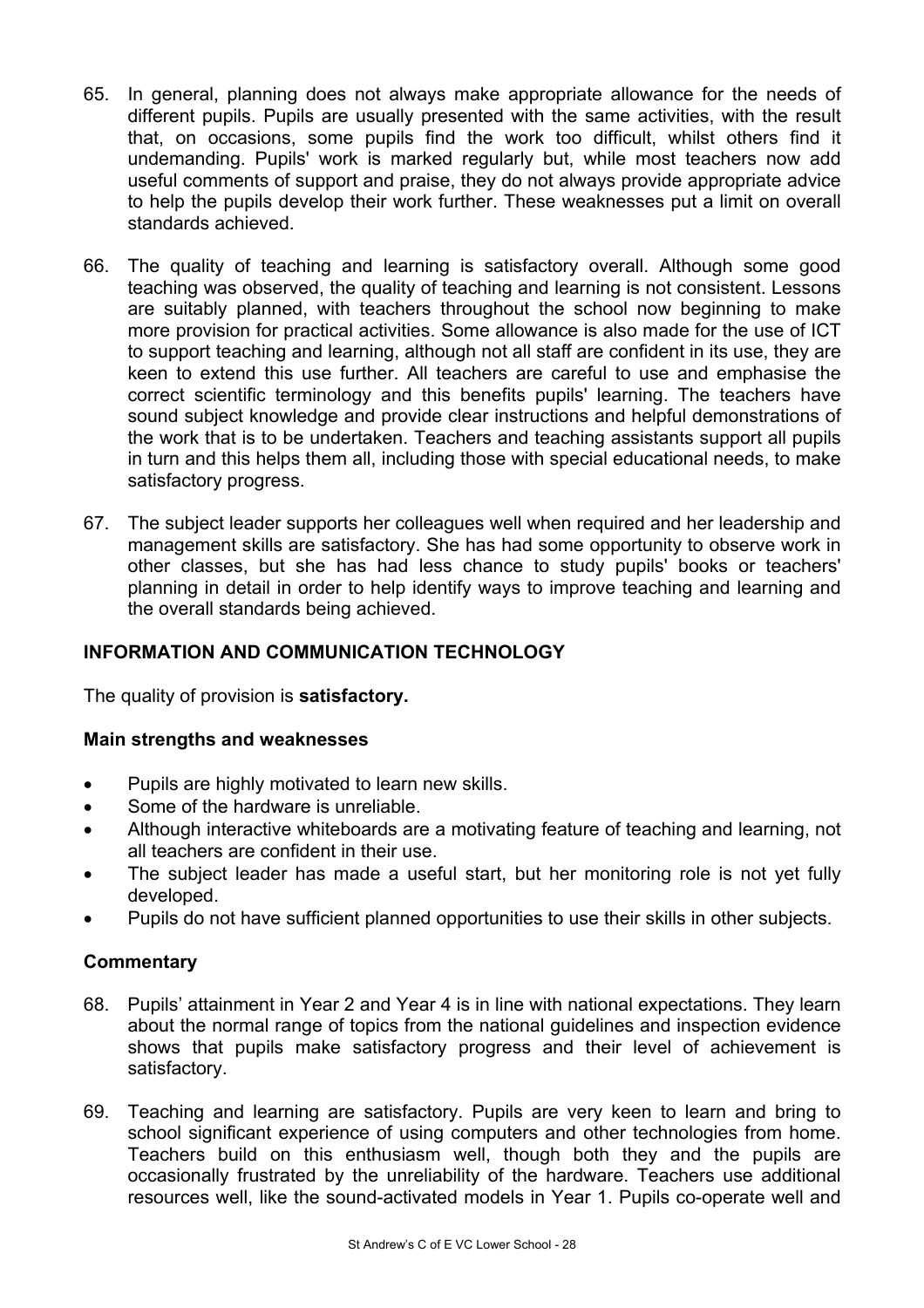work hard in pairs, in often quite cramped conditions in the small suite. The team agrees with parents and pupils that the interactive whiteboards are a highly motivating feature of teaching and learning, but staff do not, as yet, have the skills to use all the features to the full.

70. Leadership and management are satisfactory. Lesson planning and some lessons have been monitored and teachers have received feedback which has improved their confidence, but the monitoring role is not yet fully developed in order to have a more positive influence on driving up standards and developing teaching and learning. An assessment system is now in place and the co-ordinator is beginning to analyse the information. The school acknowledges that the subject's resources and accommodation can be a hindrance to learning and has developed a plan to improve them in the near future. Improvement since the last inspection has been satisfactory. Standards have been maintained, interactive whiteboards have been installed in Years 3 and 4 and a suitable action plan to improve the main resources and accommodation has been developed.

#### **Information and communications technology across the curriculum**

71. Pupils' use of their ICT skills in other subjects is unsatisfactory. Much of the work undertaken is incidental, rather than planned to extend pupils' skills. The school knows that this is a weakness and is working on effective links between subjects so that this aspect of teaching and learning is developing.

#### **HUMANITIES**

- 72. During the inspection only one lesson was seen in **history** and no secure overall judgement can be made about the quality of the provision. However, from talking to pupils, examining their work and teachers' planning, evidence indicates that standards are average overall. In the one lesson observed in Year 2, the teaching was good, pupils' attitudes were good and pupils made good progress in their topic about castles. It is evident from talking to pupils that they enjoy the subject. Pupils in Year 1 could talk in detail about aspects of the Great Fire of London and those in Year 2 could talk about the lives of famous people such as Florence Nightingale, the Wright Brothers and I.K. Brunel. Pupils in Year 3 enjoyed comparing the life-styles of the Celts and Romans, whilst those in Year 4 were suitably knowledgeable about the Ancient Egyptians and the life of ordinary people during World War II. However, pupils do not have sufficient opportunities to write in a range of styles or use and apply their other key skills to help them learn.
- 73. During the inspection no **geography** lessons were seen. The subject was sampled and no judgement is made about provision, teaching and learning or leadership and management. The school has identified the subject as needing development. Younger pupils have good attitudes to the subject when they talk about how they compared Biggleswade to a Scottish island and to Tocuaro in Mexico. They know why maps are important and how they have helped their learning. Older pupils in Year 4 have satisfactory attitudes to the subject. They have recorded little work in this school year so this is a missed opportunity for them to use and apply their literacy, numeracy and ICT skills in a meaningful way. Pupils are, however, looking forward to a visit when they will compare where they live with a coastal town. The new subject leader for both subjects has made a satisfactory start in monitoring teaching and learning, but she has not been in post long enough to have had a more positive impact on developing the curriculum or teaching and learning.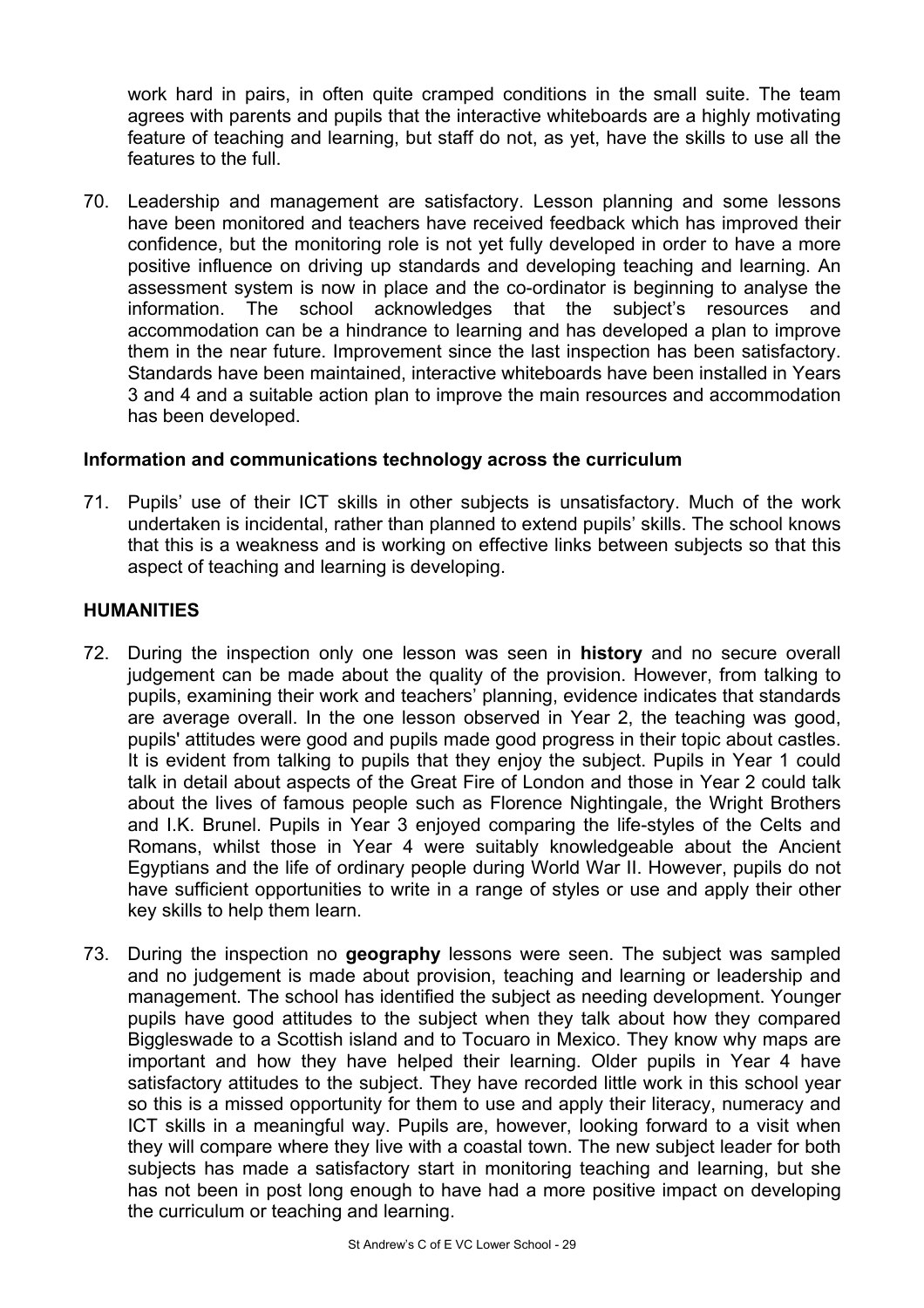# **Religious education**

Provision in religious education is **satisfactory**.

#### **Main strengths and weaknesses**

- The pupils' knowledge of Christianity is good and is much more secure than their knowledge of other faiths.
- Pupils do not have sufficient opportunities to write in different styles or use ICT to support their learning.
- Although the subject leader has developed enrichment activities well, she has not had sufficient opportunity to ensure the quality of teaching and learning is consistent.
- What pupils learn in religious education makes a good contribution to their spiritual, social and cultural development.

#### **Commentary**

- 74. The standards that pupils attain meet the requirements of the local agreed syllabus at the end of Year 2 and Year 4. All groups of pupils make satisfactory progress and their level of achievement is satisfactory. This is the same judgement as at the last inspection and improvement since then has been satisfactory.
- 75. The quality of teaching and learning is satisfactory overall, but is inconsistent and what is recorded in the pupils' books varies from one class to another. The teaching of Christianity is stronger than other faiths. As a result, discussion with pupils shows that they have a good knowledge of Christianity. Pupils have a sound knowledge of other faiths, but are not secure in their knowledge and understanding. This partly reflects the emphasis placed on Christianity in the locally agreed syllabus. Younger pupils talk confidently about Moses as a leader who obeyed God. They know that Jesus often taught through stories and they understand what Christians celebrate at Christmas and Easter. Older pupils talk about different parts of the Bible and know about the significance of stained glass windows in churches. There is little evidence of pupils using ICT or writing at length to increase their understanding of the subject.
- 76. The leadership and management of the subject are satisfactory and reflect the development of the role of subject leader in the school. However she has not yet had time to develop teaching and learning. Nevertheless, a good programme of curriculum enrichment has been arranged which increases the pupils' understanding of Christianity. During their time in school, pupils visit a number of different churches. Local priests also come into school to make topics like baptism and weddings more meaningful. These visits and visitors make a good contribution to the pupils' spiritual, social and cultural development.

#### **CREATIVE, AESTHETIC, PRACTICAL AND PHYSICAL SUBJECTS**

- 77. Physical education was examined in depth because the school has worked hard to improve the provision in order to enhance the health of the pupils. Art and design, music and design and technology were sampled.
- 78. In **art and design**, no lessons were seen during the inspection and so no overall judgement is made. However, a study of teachers' planning and examples of pupils'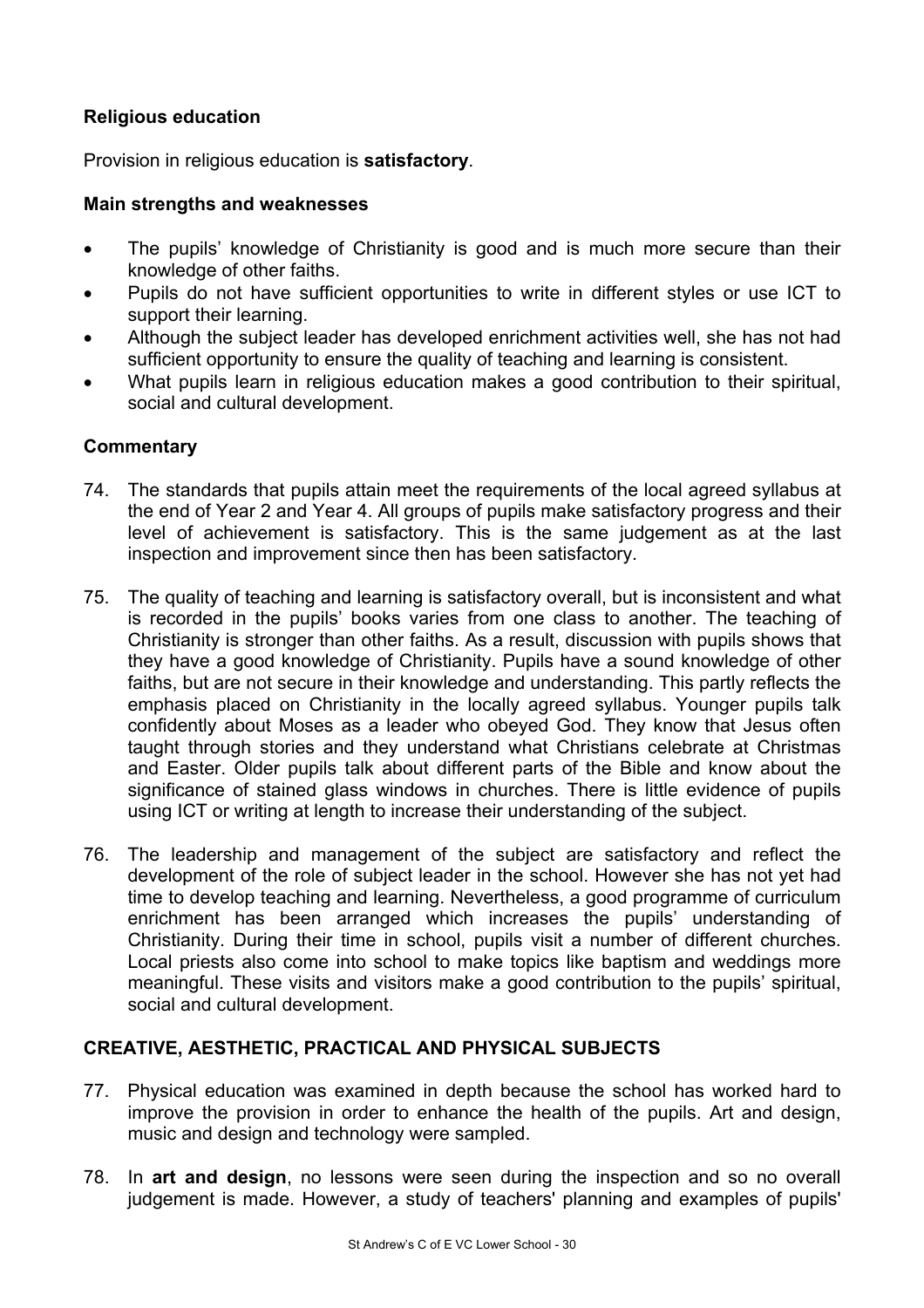work show that a suitable time is allocated to the subject during the year. For example, pupils in Years 1 and 2 have produced paintings of themselves and suitable observational drawings of small animals and fruit and vegetables. Pupils in Years 3 and 4 have produced such items as pictures of people to illustrate movement, observational drawings of things such as chairs and church artefacts and 3-D masks. Pupils throughout the school successfully produce work in the style of famous artists such as Van Gogh, Mondrian, Monet and Seurat, some of which is produced on a computer. The work is of the expected standard and pupils have taken care to finish the work carefully and thoughtfully. Discussions with pupils show that they greatly enjoy the subject and their attitudes are good. Teachers all take pleasure in producing displays of pupils' work that greatly enhance the learning environment.

- 79. No lessons were observed in **design and technology** because the school teaches this subject in blocks of time rather than a single lesson per week. Thus, no secure judgements can be made about provision, teaching and learning. From the available evidence pupils enjoy the subject and now have a good understanding of the design phase of the subject, which is an improvement from the last inspection. For instance, in Year 4 pupils considered how various money containers were made and what materials were used. This information was then used when designing their own purses and wallets. The curriculum consists of units from the government guidelines and meets statutory requirements. Teaching topics in blocks of time allows pupils to focus completely on their projects and complete them. This approach is new to the school and the advantages and disadvantages of it will be reviewed at the end of the year.
- 80. It is not possible to make a judgement about provision in **music** because only one lesson was observed. Music is an area of development for the school and it is acknowledged that currently some staff lack confidence to teach this specialist subject. A recently appointed subject leader has not yet been in post long enough to have had a positive impact on ensuring that the quality of teaching and learning is consistent, but visiting teachers are now used well to support teaching and learning. Younger pupils sing enthusiastically, but older pupils lack expression when singing in assembly.

#### **Physical education**

Provision in physical education is **good**.

#### **Main strengths and weaknesses**

- Careful coaching of skills helps pupils to achieve well.
- Pupils' attitudes and behaviour are good. They are very keen to participate.
- Few opportunities are provided for pupils to evaluate their own work.
- The subject leader has only recently joined the school, but she provides an enthusiastic lead to her colleagues.

#### **Commentary**

81. Standards are higher than expected by both Year 2 and Year 4. Standards have improved since the previous inspection mainly because increased curriculum time is made available and teachers are confident in their subject knowledge. Pupils in Year 2 have better than expected gymnastic skills and, in Years 3 and 4, pupils have well developed orienteering skills. By the end of Year 4, pupils have good co-ordination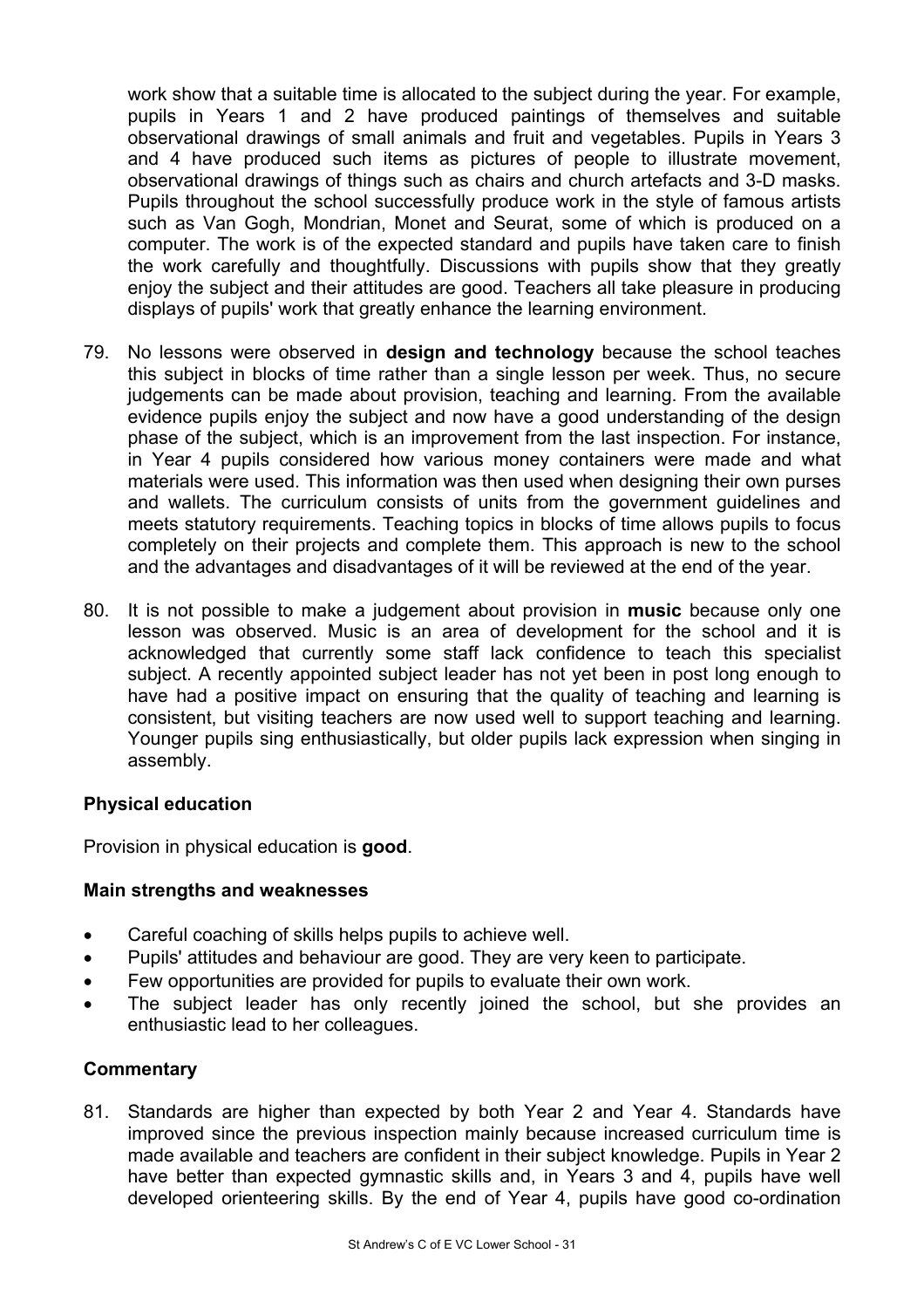and control when carrying out a range of gymnastic movements such as rolling, jumping and climbing. They show good balancing techniques and are keen to introduce quality into their work. Pupils in Years 3 and 4 attend swimming lessons during the year. They all become confident in the water and by the end of Year 4 at least 80 per cent can swim 25 metres. Swimming has been introduced since the previous inspection.

- 82. The overall quality of teaching and learning is good. Teachers demonstrate skills well for pupils, their subject knowledge is good and they provide appropriate apparatus for pupils to use. Safety is correctly emphasised throughout. Teachers provide relevant advice and careful coaching to pupils about their work and this enables them all to achieve well. Whilst teachers regularly use pupils to demonstrate good practice, opportunities are often missed to allow pupils to discuss their work. This would help them identify areas for further improvement. Pupils enjoy physical education and they join in with enthusiasm, both when working alone and with others, and their behaviour is good. They like to do well. Lessons are fully inclusive and boys and girls, including those with special needs, work happily together and delight in learning.
- 83. The subject leader has only recently joined the school, but she is a good practitioner and provides suitable advice and support for colleagues and her leadership and management of the subject are good. She has continued the good work of the previous subject leader in contributing well towards both the good standards being achieved and the improvements that have been made. She observes lessons taking place in other classes and so is able to see for herself the standards being achieved. The school provides a good range of extra-curricular activities that are well supported by pupils, parents and outside coaches, and these contribute well to the overall provision for the subject.

#### **PERSONAL, SOCIAL AND HEALTH EDUCATION AND CITIZENSHIP**

84. Only two lessons were observed so no secure judgement can be made about the quality of the provision. The subject is a strong focus for the school and the two subject leaders have worked hard to ensure that every teacher places a good emphasis on the importance of creating an environment where pupils can develop confidence, self-esteem and feel valued and respected as individuals. All pupils are encouraged to lead healthy lifestyles. There are regular opportunities for pupils to meet where they can discuss their innermost feelings and views. Most pupils are genuinely interested in what their friends have to say at these times, but some pupils find it hard to express their feelings. The school council is an active organisation and pupils' views are taken seriously. Opportunities for them to meet the Mayor and local councillors in the council chambers have provided them with a valuable insight into how democracy works. Opportunities for pupils to take responsibility as 'Lunchtime buddies' and to read to the nursery children successfully foster a healthy sense of responsibility towards others and positive attitudes to school.